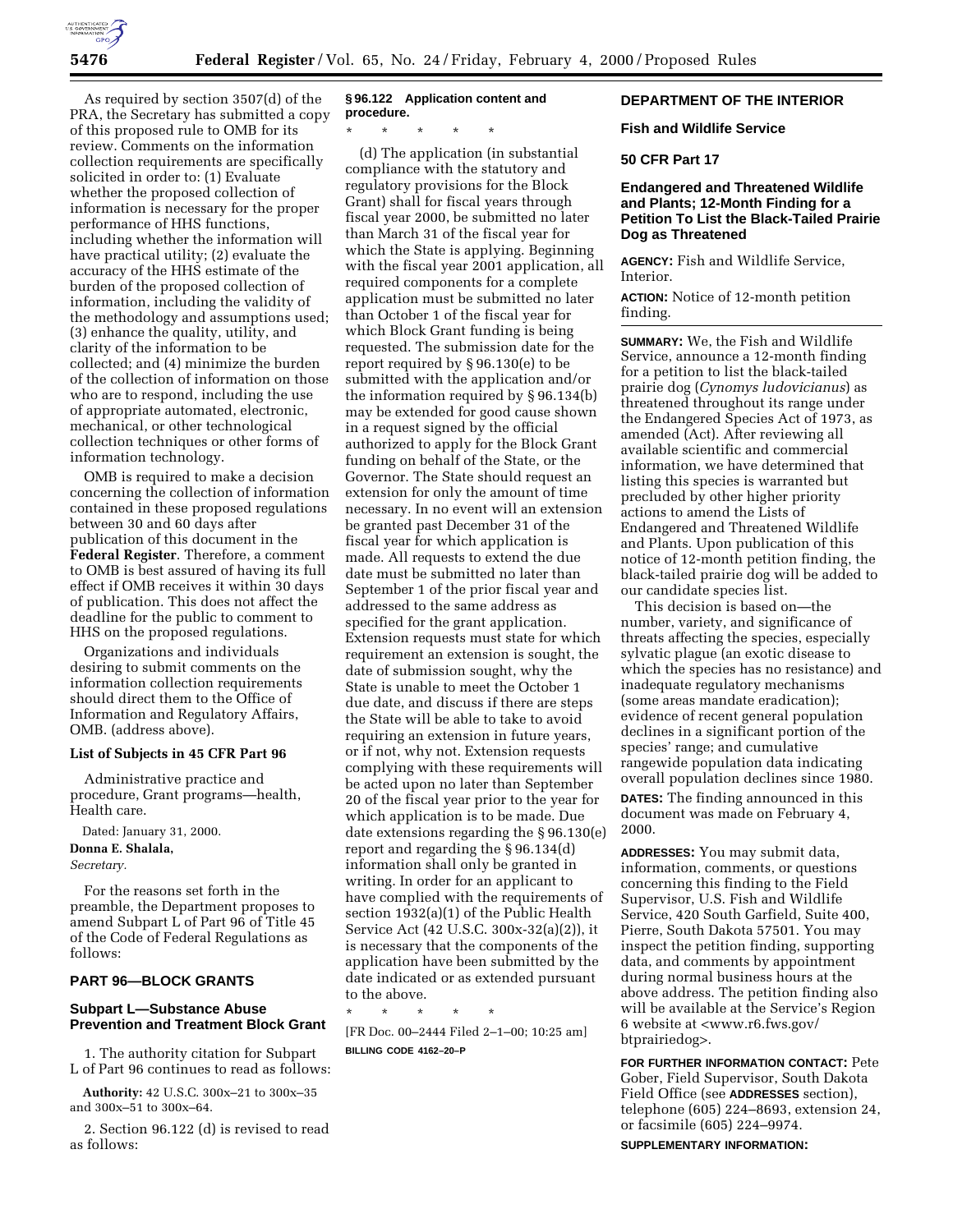### **Background**

On July 31, 1998, we received a petition dated July 30, 1998, from the National Wildlife Federation (National Wildlife Federation 1998). The Petitioner requested that we list the black-tailed prairie dog as threatened throughout its range. The Petitioner also requested that the species be afforded emergency listing. Section 4 of the Act and regulations at 50 CFR 424 do not provide for petitions to request the listing of species on an emergency basis. However, section (4)(b)(7) of the Act and the Service's Listing Priority Guidance (63 FR 25502) direct that all petitions are to be reviewed to determine if an emergency listing is appropriate. We determined and advised the Petitioner by letter dated August 27, 1998, that it would be inappropriate to list this species on an emergency basis given its then known status. On September 16, 1999, the Petitioner requested that we readdress this issue based on reports of increased control efforts (Graber, National Wildlife Federation, *in litt.* 1999). We have reevaluated information available regarding this subject and determined that emergency listing of the species is not appropriate at this time.

Section 4(b)(3)(A) of the Act requires that, for any petition to revise the List of Threatened and Endangered Species containing substantial scientific and commercial information that listing may be warranted, we make a positive 90 day finding and initiate a status review of the species. We published a notice of a positive 90-day finding on the subject petition in the **Federal Register** on March 25, 1999 (64 CFR 14425). Accordingly, the subject petition requires a 12-month administrative finding pursuant to section 4(b)(3)(B) on whether the petitioned action is—(I) not warranted, (ii) warranted, or (iii) warranted but precluded from immediate proposal by other higher priority efforts to revise the List of Threatened and Endangered Species. When we find a petition to list a species is warranted but precluded, the species is designated a candidate species.

We believe that sufficient information is currently available to support a finding that listing the black-tailed prairie dog as threatened is warranted, but that a proposed rule at this time is precluded by work on other higher priority listing actions. We will reevaluate the status of the species in 1 year. The information contained in this notice is a summary of the information in the 12-month finding.

The National Wildlife Federation petition presented extensive information regarding the biology of the

black-tailed prairie dog. This information included a description of the species and its range, as well as comments related to its population biology and trend. The Petitioner noted that the species still occurs intermittently throughout most of its historic range, although much reduced in numbers and in the amount of habitat that it occupies. The Petitioner contrasted reports that the black-tailed prairie dog once occupied as much as 100–200 million acres (ac) (40–80 million hectares (ha)) of the western North American prairie with current estimates of occupied habitat and concluded that the species' habitat has been reduced by at least 99 percent. The Petitioner attributed reductions in occupied habitat to habitat loss and degradation related to the conversion of prairie grasslands to farmland, extensive control, disease, urban development, unregulated shooting, and other factors.

On August 26, 1998, we received another petition regarding the blacktailed prairie dog from the Biodiversity Legal Foundation, the Predator Project, and Jon C. Sharps (Biodiversity Legal Foundation *et al.* 1998). They requested that we list the black-tailed prairie dog as threatened throughout its known historic range in the contiguous United States. We accepted this second request as supplemental information to the National Wildlife Federation petition. The Biodiversity Legal Foundation *et al.* (1998) provided estimates of historic and current distribution of the blacktailed prairie dog, both regionally and by State. They noted that the species' populations are impacted by eradication programs, sylvatic plague, recreational shooting, land conversion, and natural predation. The Biodiversity Legal Foundation (1999) also developed and submitted a potential plan for blacktailed prairie dog conservation.

The notice of a 90-day finding that a petition to list the black-tailed prairie dog presented substantial information that appeared in the **Federal Register** on March 25, 1999 (64 FR 14424). In this notice, we requested that any additional scientific information relevant to a proposed 12-month administrative finding be submitted to us by May 24, 1999. We published a notice in the **Federal Register** on June 4, 1999 (64 FR 29983), that reopened this period for an additional 45 days, through July 19, 1999. On October 4, 1999, we again published a notice that we would accept additional information, especially pertaining to a draft black-tailed prairie dog Conservation Assessment and Strategy (Strategy) developed by various States and its effect on the status of the species (64 FR 53655). This information

collection period closed November 3, 1999.

We received approximately 14,500 comment letters during the development of this finding. The following summarizes the sources and general content of information we received.

All State wildlife agencies within the historic range of the black-tailed prairie dog provided written comments on the petition. Two State agriculture departments (New Mexico and Wyoming) and two State Legislatures (North Dakota and Wyoming) also provided comments. In general, the States opposed listing the black-tailed prairie dog but supported the development of conservation measures for the species. Most information provided by the States focused on policy and jurisdictional concerns rather than on information related to the biological status of the species.

State wildlife agencies and other interested parties also developed a Strategy for conservation of the blacktailed prairie dog (Van Pelt in prep.). The actions identified in the current draft of this Strategy remain tentative and do not at this time confer any improved status for the species. Eight of the 11 participating State wildlife agencies have signed a Memorandum of Understanding for the purpose of implementing the States' Strategy for the black-tailed prairie dog. At this time, the strategy does not include participation by the States of New Mexico, North Dakota, and Colorado, other State (non-wildlife) agencies, Federal agencies, Tribal agencies, or any private interests. We recognize the significant effort that went into the development of this strategy, and we believe that the strategy is a positive step in addressing the conservation needs of the black-tailed prairie dog. At this early stage in development of the strategy, the document lacks commitments to specific immediate actions that would affect the status of the species. We will continue working with the States and other interested parties to support the coordinated conservation efforts of the States.

Three Tribes in South Dakota provided written comments on the petition—the Cheyenne River Sioux Tribe, the Crow Creek Sioux Tribe, and the Rosebud Sioux Tribe. Information was provided by these Tribes regarding distribution and abundance and existing regulatory mechanisms on and adjoining their respective Tribal lands.

Several Federal agencies provided written comments on the petition. The Bureau of Indian Affairs (BIA) supported conservation measures and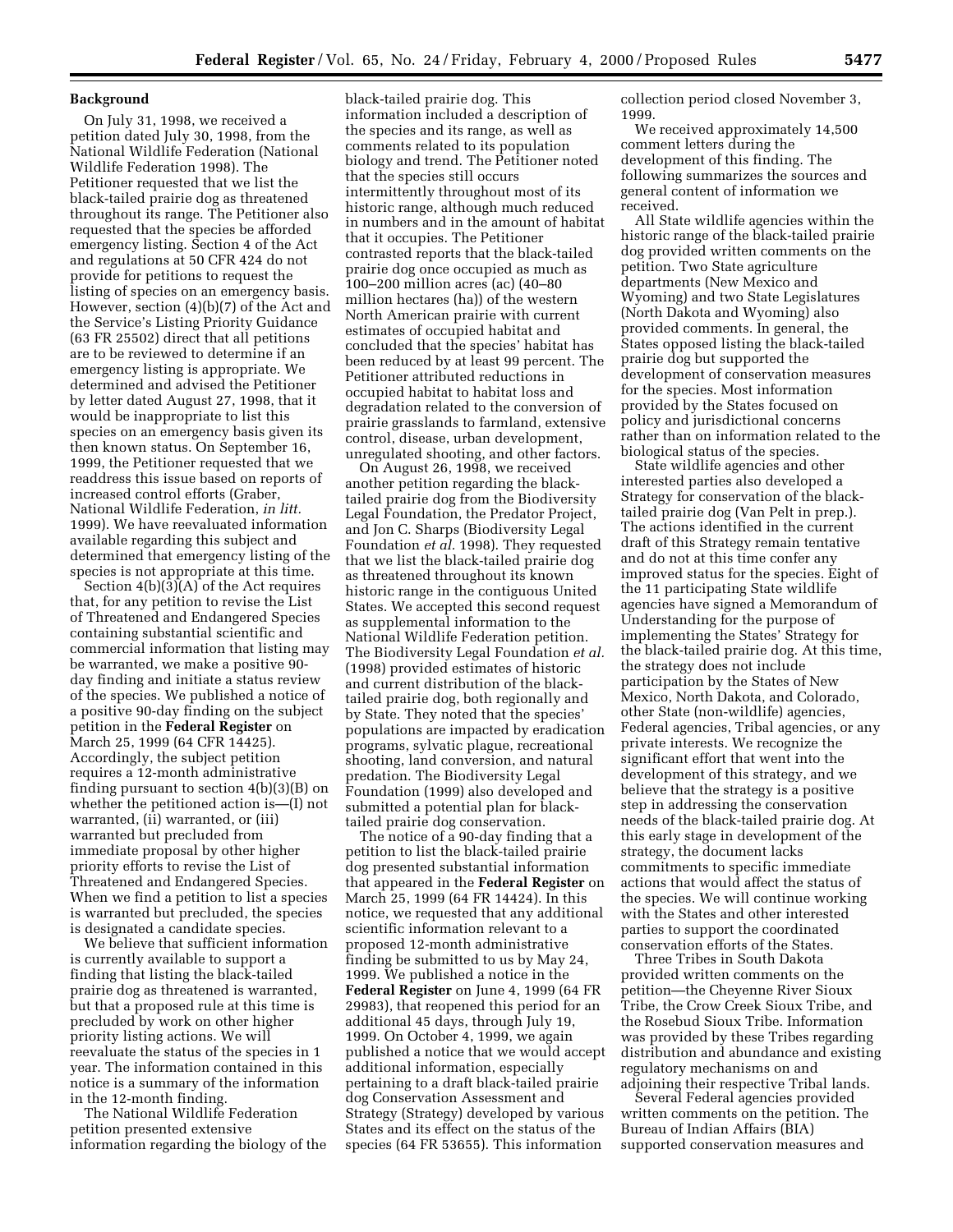acknowledged a possible need to list the species. The U.S. Forest Service provided supplemental information regarding the current status of blacktailed prairie dogs on National Grasslands (Sidle, U.S. Forest Service, *in litt.* 1999). The National Park Service provided information on its control efforts and noted its preference for the development and implementation of cooperative management strategies among State, Tribal, and Federal agencies rather than a listing of the species. The Corps of Engineers Omaha District also reviewed information provided in the petition, but had no specific comments.

Twenty-three county agencies (county commissions and weed/pest councils) in Colorado, Montana, Nebraska, South Dakota, and Wyoming provided written comments on the petition. All county agencies were opposed to listing the species. Economic considerations were a common concern in these comment letters. Because the Act directs that only biological considerations are to be addressed in the listing process, we cannot address economic considerations in review of this petition.

One hundred forty-four organizations (wildlife/conservation or livestock/land management organizations) provided written comments on the petition. Forty-two wildlife/conservation organizations supported listing of the black-tailed prairie dogs. Eighty-seven livestock/land management organizations were opposed to listing the species. Fifteen organizations provided recommendations but did not indicate a position.

Over 14,300 individuals provided written comments on the petition. Approximately 90 percent of all individuals supported listing the blacktailed prairie dog as threatened. The issues most frequently noted in these letters were impacts from the loss of 99 percent of the species' habitat, recreational shooting, control, and disease. Individuals opposed to listing the species most frequently expressed the view that adequate numbers of the species exist, the species is able to reproduce rapidly in response to adverse impacts, sport shooting does not impact the species, and adverse economic impacts can occur if the species is not controlled.

We received approximately 9,000 letters during the third comment period (October 4 to November 3, 1999). Of these, 84 mentioned the States' Strategy, 25 of which opposed the States' Strategy, mostly due to a perceived lack of specific conservation measures and reliance on future, voluntary actions. Fifty-six letters supported the States'

Strategy, most expressing the view that the proposed measures were sufficient to avoid listing and that State management was preferable to Federal management. The remaining 3 of the 84 commenters did not express a position.

#### **Taxonomy**

Five species of prairie dogs occur in North America. Prairie dogs are rodents within the squirrel family (*Sciuridae*) and include the black-tailed prairie dog, the white-tailed prairie dog (*Cynomys leucurus*), the Gunnison's prairie dog (*C. gunnisoni*), the Utah prairie dog (*C. parvidens*), and the Mexican prairie dog (*C. mexicanus*) (Pizzimenti 1975). The Utah and Mexican prairie dogs are currently listed as threatened (49 FR 22339) and endangered (35 FR 8495), respectively. Generally the black-tailed prairie dog occurs east and north of the other four species in less arid habitat.

Some scientific literature describes a subspecies (*Cynomys ludovicianus arizonensis*) of the black-tailed prairie dog. This subspecies, found in northeastern Mexico (Ceballos *et al.* 1993), is extirpated in Arizona (Alexander 1932; Bureau of Sport Fisheries and Wildlife 1961; Van Pelt, Arizona Game and Fish Department, *in litt.* 1998) and has a remnant population in southwestern New Mexico (Hall and Kelson 1959) and in the Trans-Pecos region of Texas (Davis 1974, Hall and Kelson 1959). A complex of this subspecies in Chihuahua, Mexico, comprises the largest remaining prairie dog complex of any prairie dog species (Ceballos and Pacheco 1997).

The remainder of the species is found in eastern Montana, eastern Wyoming, eastern Colorado, eastern New Mexico, southwestern North Dakota, western and central South Dakota, western and central Nebraska, western and central Kansas, western and central Oklahoma, northwestern Texas, and southwestern Canada. Although some literature describes a subspecies, the research that has focused on evolutionary divergence (genetic segregation and differentiation within a taxon) supports categorizing the black-tailed prairie dog as a monotypic species. Based on this research we do not consider this subspecies separation to be valid. We consider the species as being monotypic. For the remainder of this notice, the use of the common name ''black-tailed prairie dog'' includes both varieties discussed above.

### **Biology**

Prairie dogs are small, stout ground squirrels. The total length of an adult black-tailed prairie dog is approximately 14–17 inches. The weight of an

individual ranges from 1 to 3 pounds. Individual appearances within the species vary in mixed colors of brown, black, gray, and white. The black-tipped tail is characteristic (Hoogland 1995). Black-tailed prairie dogs are diurnal, burrowing animals and spend most of the day above ground. They do not hibernate as do white-tailed, Gunnison's, and Utah prairie dogs (Hoogland 1995, Tileston and Lechleitner 1966). The species is very social, living in population aggregations called colonies, towns, or villages (King 1955). Groups of colonies comprise a complex. Historically, they generally occurred in large colonies that contained thousands of individuals, covered hundreds of thousands of acres, and extended for miles (Bailey 1905). This description is no longer accurate for existing black-tailed prairie dog populations; most colonies are now much smaller.

The colonial behavior of prairie dogs, especially the black-tailed prairie dog, is a significant characteristic of the species. Colonial behavior offers an effective defense mechanism by aiding in the detection of predators and deterring predators through mobbing behavior. It increases reproductive success through cooperative rearing of juveniles and aids parasite removal via shared grooming. However, it also has been noted that this behavior promotes the transmission of disease, which can significantly suppress populations (Olsen 1981, Hoogland 1995).

Several biological factors determine the reproductive potential of the blacktailed prairie dog. Females usually do not breed until their second year and live 3–4 years (Hoogland 1995, King 1955, Knowles and Knowles 1994). Females of the species produce a single litter, usually 4–5 pups, annually (Hoogland 1995, Knowles and Knowles 1994). Prairie dog dispersal is usually limited to approximately 3 miles (5 kilometers) or less, and individuals dispersing from home colonies generally move into an established colony rather than attempting to initiate a new colony (Garrett and Franklin 1988, Hoogland 1995). These limitations could restrict recruitment of animals into small and declining isolated populations and favor the reestablishment of individuals in nearby, recently abandoned colonies over the establishment of new, more distantly located colonies.

#### **Ecology**

The extent to which the black-tailed prairie dog is affected by other species, particularly ungulates, is largely unknown. The black-footed ferret (*Mustela nigripes*), swift fox (*Vulpes*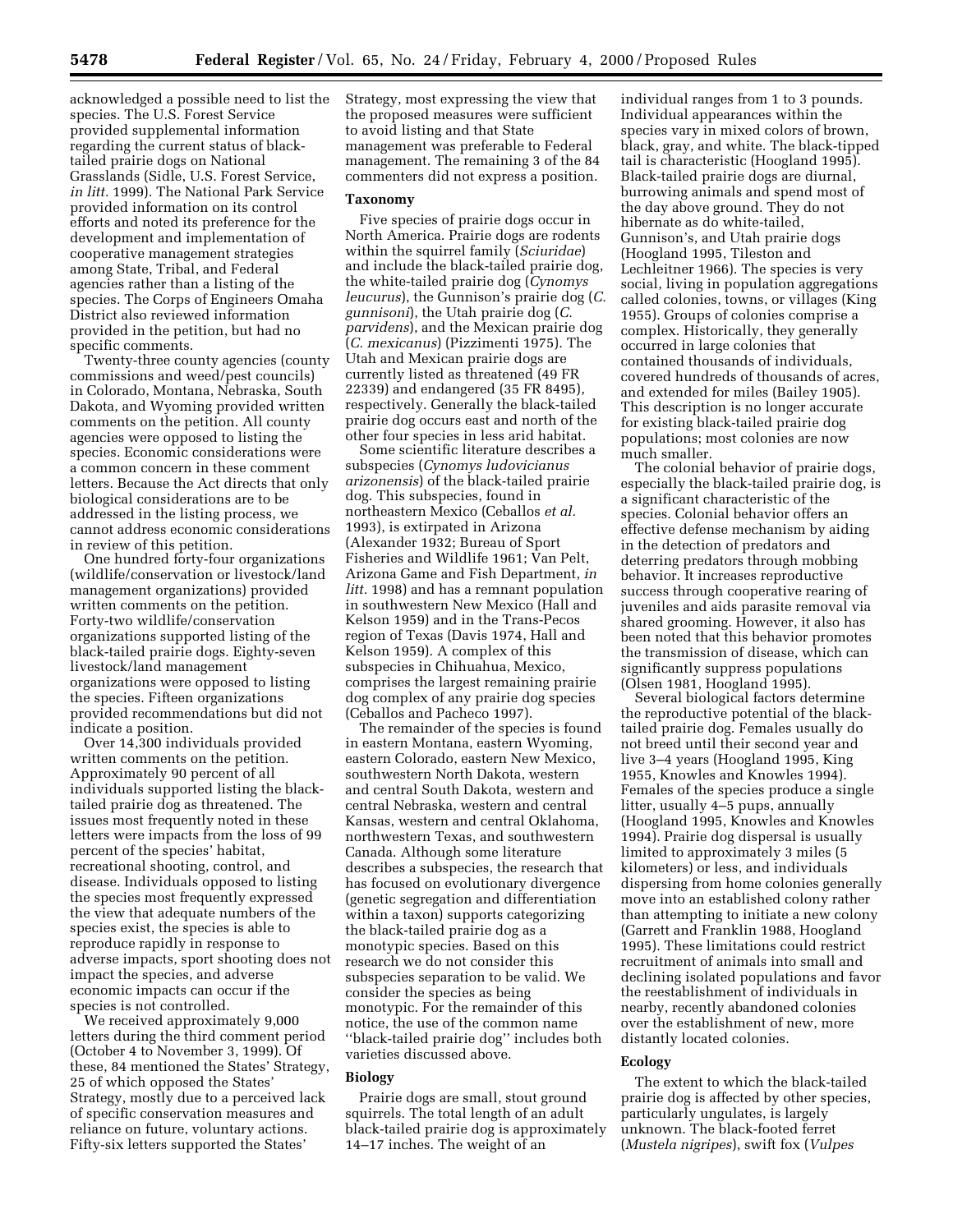*velox*), mountain plover (*Charadrius montanus*), ferruginous hawk (*Buteo regalis*), burrowing owl (*Athene cunicularia*), and numerous other species are dependent upon prairie dogs to varying degrees. Although reports vary as to those species that require prairie dogs for their survival, at least 9 species depend directly on prairie dogs or their activities to some extent, and another 137 species are associated opportunistically (Kotliar *et al.* 1999). The most obligatory species of this group is the endangered black-footed ferret. Probably no other species has a more clearly documented dependence on another species than does the blackfooted ferret on the prairie dog (Anderson *et al.* 1986, Biggins *et al.* 1986, Clark 1989, Forrest *et al.* 1988, Henderson *et al.* 1974, Hillman 1968, Miller *et al.* 1996).

#### **Rangewide Distribution**

The historic range of the black-tailed prairie dog included portions of 11 States, Canada, and Mexico. Today it occurs from extreme southern Canada to northeastern Mexico and from approximately the 100th meridian west to the Rocky Mountains. The species is currently present in 10 States including Colorado, Kansas, Montana, Nebraska, New Mexico, North Dakota, Oklahoma, South Dakota, Texas, and Wyoming. It has been extirpated in Arizona since as early as 1932 (Alexander 1932). We believe that significant range contractions have occurred in the southwestern portion of the species' historic range in Arizona, western New Mexico and western Texas, and in the eastern portion of the species' historic range in Kansas, Nebraska, Oklahoma, South Dakota, and Texas. These range contractions represent approximately 20 percent of the species' original range. Only a few individuals or none remain in these areas. Approximately 37 percent of the species' potential habitat in the United States has been converted to cropland (Black-footed Ferret Recovery Foundation, *in litt.* 1999). This habitat loss is essentially permanent and not considered a range contraction in the usual sense occurring at the periphery of a species' range. Although the species will occupy abandoned tilled ground, these lands are generally unavailable for use by the species because the land is continuously disturbed and thus the habitat is lost permanently.

#### **Rangewide Abundance**

Historically, black-tailed prairie dogs were one of the most conspicuous and characteristic residents of the shortgrass and mixed-grass prairies of the

United States. Seton (1953) estimated that, in the late 1800s, 5 billion blacktailed prairie dogs existed over their entire range of 600,000 square miles (384 million ac or 155.5 million ha). Miller *et al.* (1996) and Mulhern and Knowles (1995) provided a range for historic occupied habitat by all species of prairie dogs of 99 million-247 million ac (40 million-100 million ha). Anderson *et al.* (1986) noted that, as a conservative estimate for the early 1900s, 104 million ac (42 million ha) of rangeland may have been occupied by all species of prairie dogs. Black-tailed prairie dogs had the most extensive range of all the species of prairie dogs and probably occupied more area than all other species combined (Hoogland 1995). Estimates of historic black-tailed prairie dog occupied habitat of approximately 79 million ac (32 million ha) in the United States by the Blackfooted Ferret Recovery Foundation (*in litt.* 1999) and of approximately 111 million ac (45 million ha ) by Knowles (1998) provide a reasonable historic range for black-tailed prairie dog occupied habitat. It is apparent that regardless of which estimate is considered, tens of millions of acres of occupied habitat once existed in the United States.

At present, the black-tailed prairie dog may be found scattered in remnant populations throughout much of the range that it once occupied. A significant portion of existing occupied habitat rangewide occurs in a few large complexes. Approximately 36 percent of the remaining occupied habitat for the species in North America occurs in seven complexes, each larger than 10,000 ac (4,000 ha). We believe that approximately 768,000 ac (311,000 ha) of occupied habitat currently exists rangewide. This estimate is based on the sum of Service estimates from various States, from Canada, and from Mexico, as discussed under the ''Statewide Distribution, Trends, and Abundance'' section of this document.

### **Rangewide Trends**

Most estimates of prairie dog population trends are not based on numbers of individuals, but on the amount of occupied habitat for the species. The actual number of animals present depends upon the density of animals in that locality. Estimates of black-tailed prairie dog density across the species' range vary seasonally, but range from 2 to 18 individuals per ac (5 to 45 individuals per ha) (Fagerstone and Ramey 1996, Hoogland 1995, King 1955, Koford 1958, Miller 1996). Most prairie dog surveys do not estimate density because of the high effort and

cost involved. We believe that a review of various estimates of occupied habitat area provides the best available and most reasonable means of determining population trends for the species.

The U.S. Geological Survey estimated that the black-tailed prairie dog may occupy less than 0.5 percent of its original range and has experienced an estimated 98 percent decline in population abundance throughout North America (Mac *et al.* 1998). It notes that the amount of occupied habitat has declined from approximately 100 million ac (40.5 million ha) in the late 1800s to less than 1 million ac (0.4 million ha) at present; a decline of over 99 percent. Barko (1997), Fagerstone and Ramey (1996), Knowles (1998), Mulhern and Knowles (1995), and Wuerthner (1997) concluded that a reduction of approximately 94–99 percent in the amount of occupied habitat within this range has occurred since about 1900. State wildlife agencies generally confirm this decline, but some point out that disproportionately more occupied habitat remains in some areas than in others.

Some increases in the amount of occupied habitat in some areas occurred subsequent to the Executive Order banning the use of compound 1080 (a toxicant) in 1972. These increases appear to have been limited in later years by the use of other toxicants such as zinc phosphide, the continuing spread of sylvatic plague, and other factors (Knowles 1998). Moreover, the majority of these increases (approximately 85 percent) occurred in areas (Montana, South Dakota, and Wyoming) where significant impacts due to disease had not yet occurred.

Survey efforts in some areas have noted significant declines in the amount of black-tailed prairie dog occupied habitat over the last few decades. For example, the U.S. Forest Service has mapped black-tailed prairie dog colonies within the Northern Great Plains National Grasslands in North Dakota, South Dakota, Wyoming, and Nebraska. These grasslands, covering approximately 3.7 million ac (1.5 million ha), included a maximum of 86,220 ac (34,890 ha) of black-tailed prairie dog occupied habitat in the 1970s to the 1990s. In 1997, the U.S. Forest Service mapped 39,420 ac (15,965 ha) of occupied habitat in the same areas, indicating a 54 percent decline (U.S. Forest Service 1998). Data provided by the U.S. Forest Service in 1999 confirmed losses in occupied habitat for the National Grasslands with a 58 percent decline from the 1970s to the present (Sidle, U.S. Forest Service, *in litt.* 1999).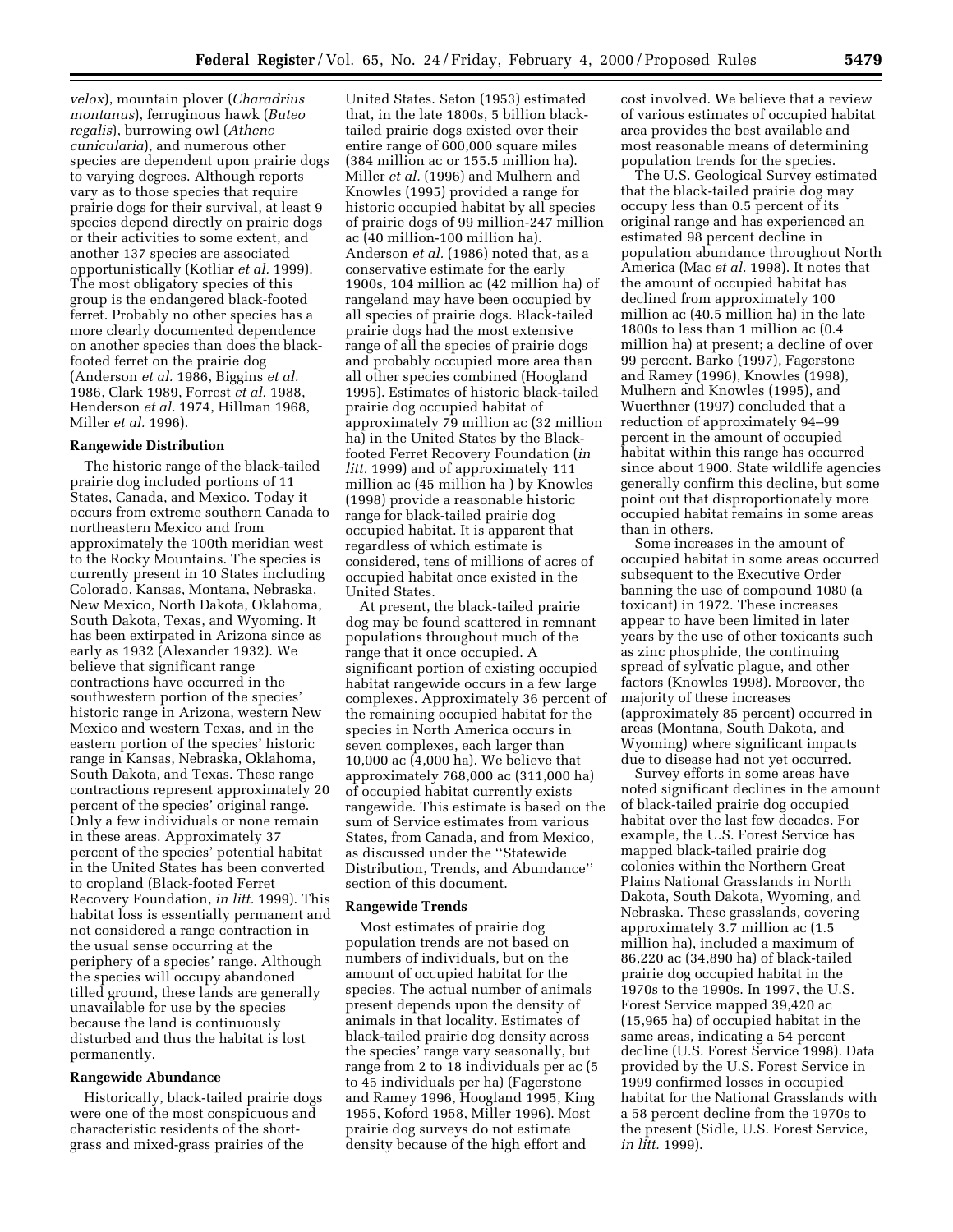Lockhart (U.S. Fish and Wildlife Service, *in litt.* 1998) reported that the recovery program for the black-footed ferret has identified large prairie dog complexes potentially useful for reintroduction of the ferret. Both blacktailed and other prairie dog species are considered. One necessary criteria for these sites is that they contain approximately 10,000 ac (4,000 ha) of occupied habitat. In the late 1980s, the Black-footed Ferret Interstate Coordinating Committee identified dozens of potential sites that may have qualified as suitable for ferret recovery. Black-tailed prairie dog populations at these sites appear to have been reduced by as much as 90 percent within the last 15 years. By 1994 only 16 sites were identified, and by 1998 this number was reduced to 10 sites (7 being black-tailed prairie dog sites). Although the overall trend is a large-scale reduction, population increases have been observed at some locales. These declines have occurred largely in the western portion of the species' range and are generally attributed to sylvatic plague. These declines may be representative of the overall population dynamics of the species in many areas. However, populations in some other areas in the eastern portion of the species' range where plague is mostly absent have increased marginally or remained generally constant during the same period.

Approximately 66 percent, or 300 million ac (122 million ha), of the blacktailed prairie dog range in the United States is affected by sylvatic plague (Black-footed Ferret Recovery Foundation, *in litt.* 1999). This area includes the western portions of the species' range. Another important factor that has affected the species is the conversion of rangeland to cropland, especially in the eastern portion of the species' range. Conversion of native prairie to cropland has largely progressed across the species' range from east to west with more cropland occurring in the eastern portion of the species' range. In the plague-free portion of the species' range, less than 33 percent of the species' historic range is available to the species (Black-footed Ferret Recovery Foundation, *in litt.* 1999). Therefore, only approximately 10 percent of the black-tailed prairie dog historic range is both plague-free and available (not cropland) to the species. The majority of plague-free, suitable range occurs in South Dakota.

# **Statewide Distribution, Abundance, and Trends**

In some parts of the species' range, statewide population increases were

noted after 1972. However, in most western States, populations have declined since the 1980s, most likely due to sylvatic plague. In the eastern part of the range, where plague has not yet occurred, similar declines have not been observed. These trends are discussed below by State. We have evaluated all historic and current data and information available on the species' abundance and trends. Several estimates of black-tailed prairie dog occupied habitat were available for each State. The dates, methodologies, and ultimately the reliability of these estimates varied. Generally, our estimate of current occupied habitat for each State is the most recently reported estimate with the most reliable methodology (Arizona, Montana, Nebraska, North Dakota, Oklahoma, South Dakota, Canada, and Mexico). For States where a range (Wyoming) or two reliable estimates were available (Kansas), we used the midpoint. For States where no recent estimate with adequate methodology was available (Colorado, New Mexico, and Texas), we extrapolated from older estimates. We rounded all our estimates to the nearest 1,000 ac.

In Arizona, black-tailed prairie dogs existed in the southeastern portion of the State prior to eradication efforts (Hall and Kelson 1959). The species is extirpated at present in the State. Approximately 2 percent of occupied habitat in the United States may have existed in Arizona historically. We believe that intensive grazing at the turn of the last century may have caused occupied habitat to expand in Arizona and that control may have been the principal factor that subsequently suppressed populations. Shrub invasion also may have limited recovery. The species largely disappeared from the State prior to the documented occurrence of sylvatic plague in the State (Shroufe, Arizona Game and Fish Department, *in litt.* 1999). However, plague is an additional factor that could affect the future viability of the species in Arizona.

In Colorado, black-tailed prairie dogs historically occurred on suitable habitat east of the Rocky Mountain foothills (Hall and Kelson 1959, Torres 1973). Presently, the species appears to be scattered in remnant populations throughout the same area. Statewide estimates of occupied habitat noted for Colorado range from 7 million ac (2.8 million ha) historically to 44,000 ac (18,000 ha) in 1998 (Knowles 1998).

We believe that occupied habitat in Colorado has declined significantly from historic estimates. There is a large disparity in recent statewide estimates

of remnant occupied habitat. However, we believe that trends at specific locations within the State (a 50 percent decline in Denver Metropolitan Area from 1994 to 1998 (Seery, U.S. Fish and Wildlife Service, pers. comm. 1998), a 70 percent decline at Rocky Mountain Arsenal National Wildlife Refuge from 1988–1999 (Seery and Matiatos, in press), and a 90 percent decline at Comanche National Grasslands from 1995 to 1998 (Cully 1998), indicate that there has likely been a statewide decline in recent years (despite periodic limited recovery) and that these declines may continue. These declines have largely been attributed to sylvatic plague. We estimate that 93,000 ac (43,000 ha) of black-tailed prairie dog occupied habitat currently exist statewide.

In Kansas, black-tailed prairie dogs historically occurred on suitable habitat throughout the western two-thirds of the State (Hall and Kelson 1959, Smith 1958). Presently, the species appears to be scattered throughout generally the same area, except that the eastern limit of the range appears to have shifted westward approximately 30–50 miles (50–80 kilometers) (Vanderhoof and Robel 1992). Statewide estimates of occupied habitat for Kansas range from 2.5 million ac (1 million ha) historically to 36,000 ac (15,000 ha) in 1998 (Knowles 1998). We estimate that 42,000 ac (17,000 ha) of black-tailed prairie dog occupied habitat currently exist statewide.

We believe that occupied habitat in Kansas has declined significantly from historic estimates, but has likely been stable to slightly declining in recent years. The most recent statewide survey is from 1992 (Vanderhoof and Robel 1992). However, in 1996 sylvatic plague was documented in Kansas on the Cimarron National Grasslands (Cully, U.S. Geological Survey, Biological Resources Division, pers. comm. 1998). Therefore, occupied habitat may decline if sylvatic plague impacts continue and/ or spread to other areas of the State.

In Montana, black-tailed prairie dogs historically occurred on suitable habitat in the eastern two-thirds of the State (Flath and Clark 1986), with the exception of the northeastern corner of the State (Hall and Kelson 1959). One of the seven large remaining black-tailed prairie dog complexes occurs in Montana. Statewide estimates of occupied habitat for Montana range from 6 million ac (2.4 million ha) historically (Knowles 1998) to 28,286 ac (11,456 ha) in 1961 (Bureau of Sport Fisheries and Wildlife 1961). The Montana Department of Fish, Wildlife, and Parks believes that historic estimates are inaccurate (Graham,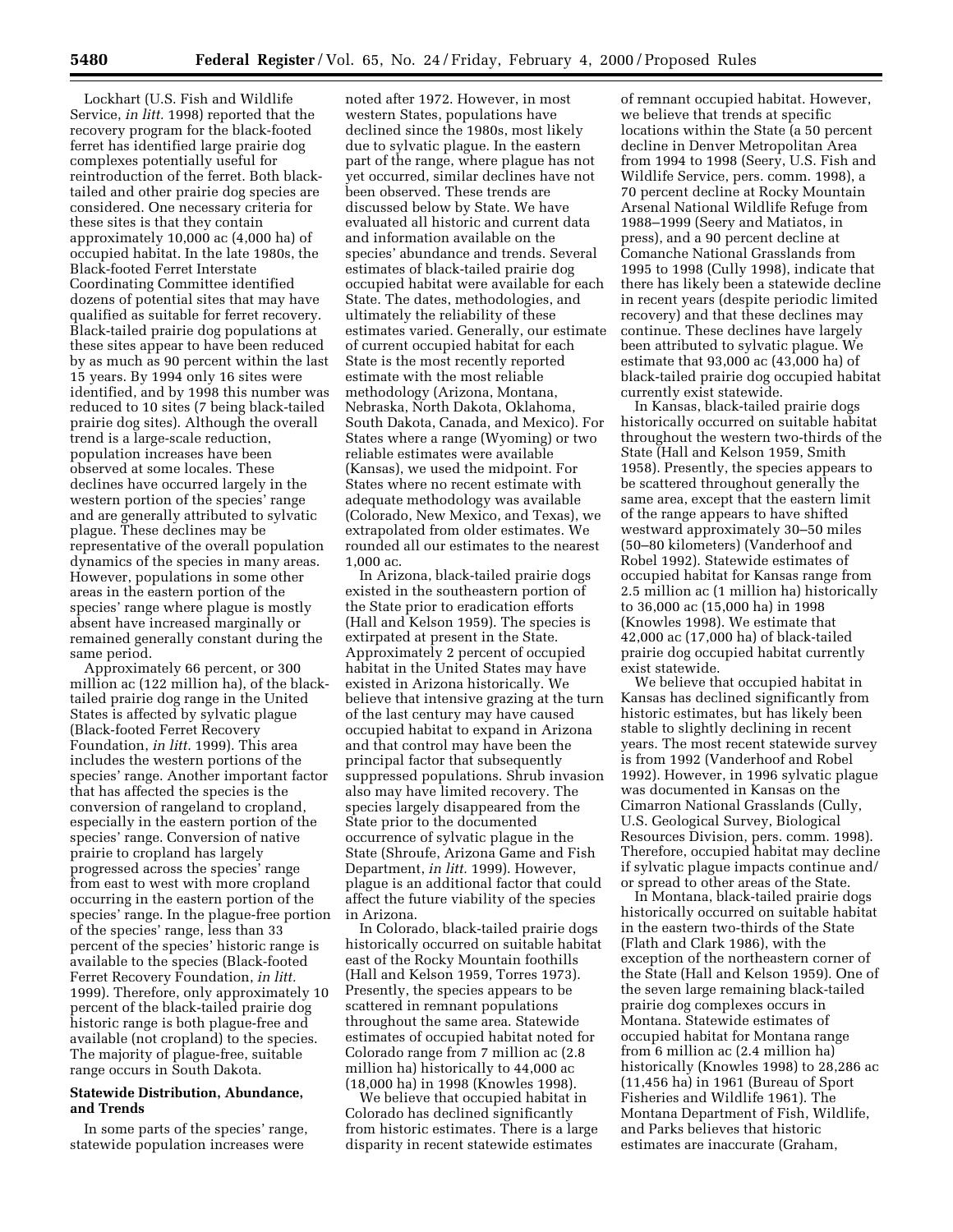Montana Department of Fish, Wildlife, and Parks, in litt. 1998). The most recent estimate of occupied habitat is 66,000 ac (26,000 ha) (Montana Department of Fish, Wildlife and Parks in prep.). We estimate that 65,000 ac (26,000 ha) of black-tailed prairie dog occupied habitat currently exist statewide.

We believe that occupied habitat in Montana has declined significantly from historic estimates. Following a major reduction in occupied habitat from approximately 1900 to 1961, blacktailed prairie dog populations in the State apparently expanded from 1961 to 1986 and then experienced significant declines due to sylvatic plague. The Montana Department of Fish, Wildlife, and Parks (1998) noted that occupied habitat declined by approximately 50 percent from the estimates of the late 1980s, largely due to sylvatic plague.

In Nebraska, black-tailed prairie dogs historically occurred on suitable habitat throughout most of the State west of the 97th meridian (Hall and Kelson 1959, Knowles 1995). Presently, the species appears to be scattered throughout the same area, but at much reduced numbers, especially east of the 99th meridian. Statewide estimates of occupied habitat noted for Nebraska range from 6 million ac (2.4 million ha) historically (Knowles 1998) to 30,000 ac (12,000 ha) in 1961 (Bureau of Sport Fisheries and Wildlife 1961). The most recent estimate of occupied habitat is 60,000 ac (24,000 ha) (Knowles 1998). We estimate that 60,000 ac (24,000 ha) of black-tailed prairie dog occupied habitat currently exist statewide.

We believe that occupied habitat in Nebraska has declined significantly from historic estimates and has likely been stable to slightly declining in recent years (Amack, Nebraska Game and Parks Commission, *in litt.* 1999). This stability may be due to the fact that sylvatic plague does not appear to be widespread in the State, although it has been documented in the northwestern portion of the State where it has impacted some black-tailed prairie dog populations (Virchow *et al.* 1992).

In New Mexico, black-tailed prairie dogs historically occurred on suitable habitat throughout the southern and eastern two-thirds of the State (Bailey 1932, Hall and Kelson 1959). Presently, the species appears to exist in remnant populations in scattered locations, generally east of the Pecos River (Findley *et al.* 1975). Statewide estimates of occupied habitat noted for New Mexico range from over 6,640,000 ac (2,690,000 ha) historically (Bailey 1932) to 15,000 ac (6,000 ha) in 1998 (Knowles 1998). We estimate that 39,000 ac (16,000 ha) of black-tailed

prairie dog occupied habitat currently exist statewide.

We believe that occupied habitat in New Mexico has declined significantly from historic estimates. Following the toxicant ban in 1972, increases in occupied habitat appear to have occurred. However, declines in occupied habitat have likely occurred in more recent years (Maracchini, New Mexico Department of Game and Fish, *in litt.* 1998).

In North Dakota, black-tailed prairie dogs historically occurred on suitable habitat in the southwestern third of the State, west of the Missouri River (Hall and Kelson 1959). Presently, the species appears to be scattered throughout the same area. Statewide estimates of occupied habitat for North Dakota range from 2 million ac (810,000 ha) historically (Knowles 1998) to approximately 7,000 ac (2,800 ha) as a conservative estimate in 1973 (Grondahl 1973). The most recent estimate of occupied habitat is a preliminary estimate of approximately 25,000 ac (10,000 ha), based on aerial surveys (Sidle, U.S. Forest Service, pers. comm. 1999). We estimate that 25,000 ac (10,000 ha) of black-tailed prairie dog occupied habitat currently exist Statewide.

We believe that occupied habitat in North Dakota has declined significantly from historic estimates, but has likely been fairly stable to increasing (McKenna, North Dakota Game and Fish Department, *in litt.* 1999) in recent years. The amount of occupied habitat in North Dakota is relatively small compared to other States in the northern Great Plains.

In Oklahoma, black-tailed prairie dogs historically occurred on suitable habitat in the western two-thirds of the State (Hall and Kelson 1959). Presently, the species is largely limited to the panhandle (Shaw *et al.* 1993, Tyler 1968, Wuerthner 1997), although scattered remnant populations occur in the western half of the State outside of the panhandle (Shackford *et al.* 1990). Statewide estimates of occupied habitat noted for Oklahoma range from 950,000 ac (385,000 ha) historically (Knowles 1998) to less than 8,600 ac (3,500 ha) in 1998 (Lomolino, University of Oklahoma, *in litt.* 1999). We estimate that 9,000 ac (3,600 ha) of black-tailed prairie dog occupied habitat currently exist Statewide.

Populations in the panhandle have experienced significant declines in the past 10 years, although with limited recovery (Lomolino, University of Oklahoma, *in litt.* 1999). These declines were likely due to plague. The amount of occupied habitat in the remainder of

the State has experienced a slow, steady decline (Shackford *et al.* 1990). Statewide, populations have been reduced by 50 percent in the last 10 years (Lomolino, *in litt.* 1999).

In South Dakota, black-tailed prairie dogs historically were found throughout all but the eastern one-fourth of the State (Hall and Kelson 1959, Linder *et al.* 1972). Presently the species appears to be scattered throughout the same area, with the majority of occupied habitat on Tribal or Federal lands west of the Missouri River and small scattered populations elsewhere. Four of the seven remaining large black-tailed prairie dog complexes occur in South Dakota. Statewide estimates of occupied habitat for South Dakota range from more than 1,757,000 ac (712,000 ha) historically, following the initiation of intensive control efforts in 1918 (Linder *et al.* 1972), to 33,000 ac (13,000 ha) in 1961 (Bureau of Sport Fisheries and Wildlife 1961). The most recent estimate of occupied habitat in the State is a preliminary estimate of 147,000 ac (60,000 ha), based on aerial surveys (Sidle, U.S. Forest Service, pers. comm. 1999). We estimate that 147,000 ac (60,000 ha) of black-tailed prairie dog occupied habitat currently exist Statewide.

We believe that occupied habitat in South Dakota has declined significantly from historic estimates, with notable recovery from 1961–1980 (Bureau of Sport Fisheries and Wildlife 1961, Tschetter 1988). Thereafter, extensive control efforts at Pine Ridge Reservation and elsewhere in the 1980s resulted in a significant decline in occupied habitat. Subsequently, occupied habitat has remained fairly stable. More unoccupied, but available, habitat appears to remain in South Dakota than in other States.

In Texas, black-tailed prairie dogs historically occurred on suitable habitat throughout the northwestern one-third of the State (Bailey 1905, Hall and Kelson 1959). Presently, the species occurs largely in the western portion of the panhandle. Some scattered remnant populations exist in the Trans-Pecos Region of western Texas. Statewide estimates of occupied habitat range from 58 million ac (23 million ha) historically to 23,000 ac (9,000 ha ) in 1998 (Knowles 1998). We estimate that 71,000 ac (29,000 ha) of black-tailed prairie dog occupied habitat currently exist Statewide.

We believe that occupied habitat in Texas has declined significantly from historic estimates. However, based upon the limited amount of information available, we believe that occupied habitat increased following the toxicant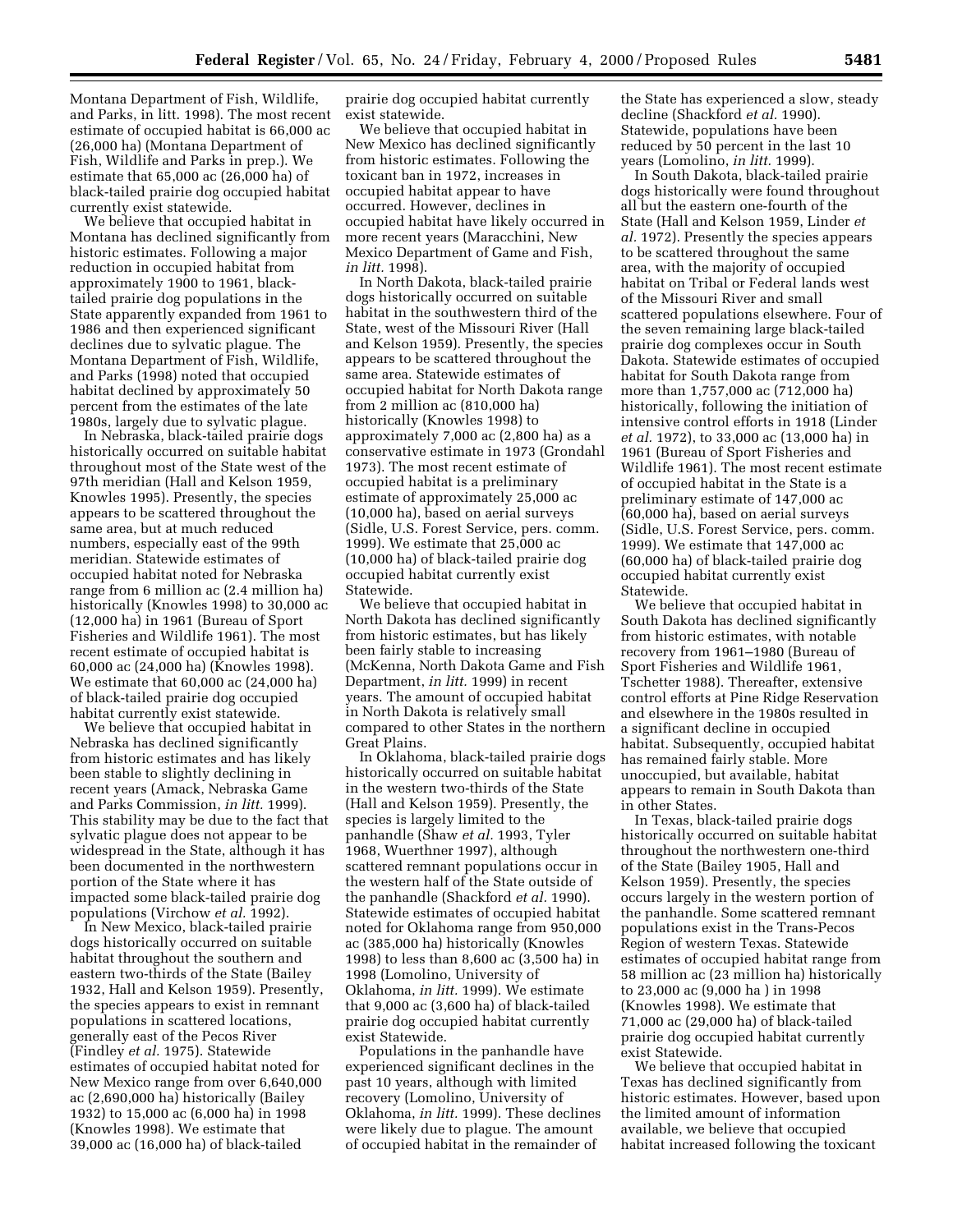ban in 1972 and that populations may have remained fairly stable since the late 1970s (Cheatheam 1977, Lair and Mecham 1991).

In Wyoming, black-tailed prairie dogs historically occurred on suitable habitat east of the Rocky Mountain foothills (Clark 1973, Hall and Kelson 1959) below approximately 5,500 feet (1,676 meters) elevation (Van Pelt in prep.). Presently, the species appears to be scattered throughout the same area. One of the seven remaining large black-tailed prairie dog complexes occurs in Wyoming. Statewide estimates of occupied habitat for Wyoming range from 16 million ac (6.5 million ha) historically (Knowles 1998) to 49,000 ac (20,000 ha) in 1961 (Bureau of Sport Fisheries and Wildlife 1961). The most recent estimate is 70,000–180,000 ac (28,000–73,000 ha) in 1998 (Knowles 1998). We estimate that 125,000 ac (51,000 ha) of black-tailed prairie dog occupied habitat currently exist Statewide.

We believe that occupied habitat in Wyoming has declined significantly from historic estimates. Increases in occupied habitat occurred following the toxicant ban in 1972. However, we believe that recent declines, largely due to impacts from sylvatic plague, are likely to continue.

## **Canada Distribution, Abundance, and Trends**

Historically, black-tailed prairie dogs occurred on suitable habitat in southernmost Saskatchewan (Hall and Kelson 1959). Presently the species is found in a small area along the Frenchman River Valley. Many of these colonies are in Canada's Grasslands National Park (Laing 1986). Canada represents a very small percentage (approximately 0.3 percent) of the rangewide population. Estimates of occupied habitat in Canada range from 1,244 ac (503 ha) in 1970 (Millson 1976) to 2,318 ac (938 ha) in 1996 (Fargey, Grasslands National Park, pers. comm. 1998). We estimate that 2,000 ac (800 ha) of black-tailed prairie dog occupied habitat currently exists in Canada.

We believe that occupied habitat in Canada has remained at approximately 2,000 ac (800 ha) and, in the absence of sylvatic plague, will likely remain stable.

### **Mexico Distribution, Abundance, and Trends**

Historically, black-tailed prairie dogs occurred on suitable habitat throughout the northern portion of the Mexican States of Chihuahua and Sonora (Hall and Kelson 1959). Presently, most individuals appear to be limited to a

small region in northern Chihuahua. The largest remaining black-tailed prairie dog complex occurs in Mexico. Estimates of occupied habitat in Mexico range from 1,384,000 ac (560,000 ha) historically (Mearns 1907 as cited in Ceballos *et al.* 1993) to 90,000 ac (36,000 ha) in 1996 (List *et al.* 1997). We believe that the List *et al.* (1997) estimate of 90,000 ac (36,000 ha) of currently existing black-tailed prairie dog occupied habitat in Mexico is accurate.

We believe that occupied habitat in Mexico has declined significantly from historic estimates and that this decline continues. Decline appears to be due primarily to cropland conversion. From 1988 to 1996, the geographic range of the species in Mexico contracted 80 percent and the amount of occupied habitat decreased by 34 percent (List *et al.* 1997). Colony fragmentation has occurred in previously surveyed blacktailed prairie dog colonies, reducing the size of towns and increasing their isolation.

# **Summary of Factors Affecting the Species**

Section 4 of the Act and regulations (50 CFR part 424) promulgated to implement the listing provisions of the Act set forth the procedures for adding species to the Federal lists. A species may be determined to be an endangered or threatened species due to one or more of the five factors described in section 4(a)(1). These factors and their application to the black-tailed prairie dog are as follows:

# *A. The Present or Threatened Destruction, Modification, or Curtailment of the Species' Habitat or Range*

We believe that habitat loss due to cropland conversion, urbanization, habitat modification, and fragmentation is a factor adversely affecting blacktailed prairie dog populations rangewide.

In the United States, approximately 37 percent of the suitable habitat within the range of the black-tailed prairie dog has been converted to cropland (Blackfooted Ferret Recovery Foundation, *in litt*. 1999). This land use change resulted in significant destruction of black-tailed prairie dog habitat, particularly in eastern portions of the species' range where adequate precipitation favors farming. Cropland conversion continues, but the amount of occupied habitat converted annually is unknown. In some areas cropland conversion occurs due to continuing improvements in intensive agricultural techniques, for example, dryland wheat farming in

Montana (Knowles *et al*. 1996, Lessica 1995) and irrigated croplands in Mexico (List *et al*. 1997). List *et al*. (1997) reported that occupied habitat in Mexico declined by 34 percent between 1988 and 1996, in part due to conversion to cropland.

Habitat loss also has occurred due to urbanization. One example of the present and threatened destruction of black-tailed prairie dog occupied habitat due to urban development is apparent along the Front Range of Colorado near Denver. In 1994, 42,500 ac (17,200 ha) of occupied habitat were mapped in the Denver/Boulder/Fort Collins metropolitan area (Skiba, Colorado Division of Wildlife, pers. comm. 1999). Knowles (1998) estimated that occupied habitat has declined by approximately 8,000 ac (3,200 ha) since the initial mapping effort, due to urbanization. An evaluation of the specific impact of urbanization is difficult because sylvatic plague also has significantly affected populations in this area in recent years (Weber, Colorado Division of Wildlife, pers. comm. 1998).

Habitat modification and loss due to the absence of black-tailed prairie dogs can be anticipated in the prairie ecosystem where populations have been extirpated or significantly reduced in number. Weltzin *et al*. (1997) determined that black-tailed prairie dogs, and the herbivores and granivores associated with their colonies, probably maintained grassland and savanna historically by preventing woody species such as mesquite from establishing or attaining dominance. List *et al*. (1997) reported that control of black-tailed prairie dogs in Mexico resulted in the invasion of mesquite shrubs that rendered the landscape unsuitable for reoccupation by the species. Davis (1974) also noted that the removal of the species from some sites in Texas resulted in the invasion of brush. The fragmented nature of remaining prairie dog colonies, barriers to immigration and emigration, and the lack of fire and native ungulate herds that historically denuded the landscape and provided opportunities for prairie dog colonies to expand (Miller *et al*. 1994) accentuate habitat loss due to vegetative succession. The degree to which this type of grassland change and other landscape alterations affect blacktailed prairie dog populations across their range is unknown. Nevertheless, these subtle habitat changes may be a major factor in precluding the utilization of habitat or recolonization of former habitat by the species.

North American grasslands have suffered among the most extensive fragmentation and transformation of any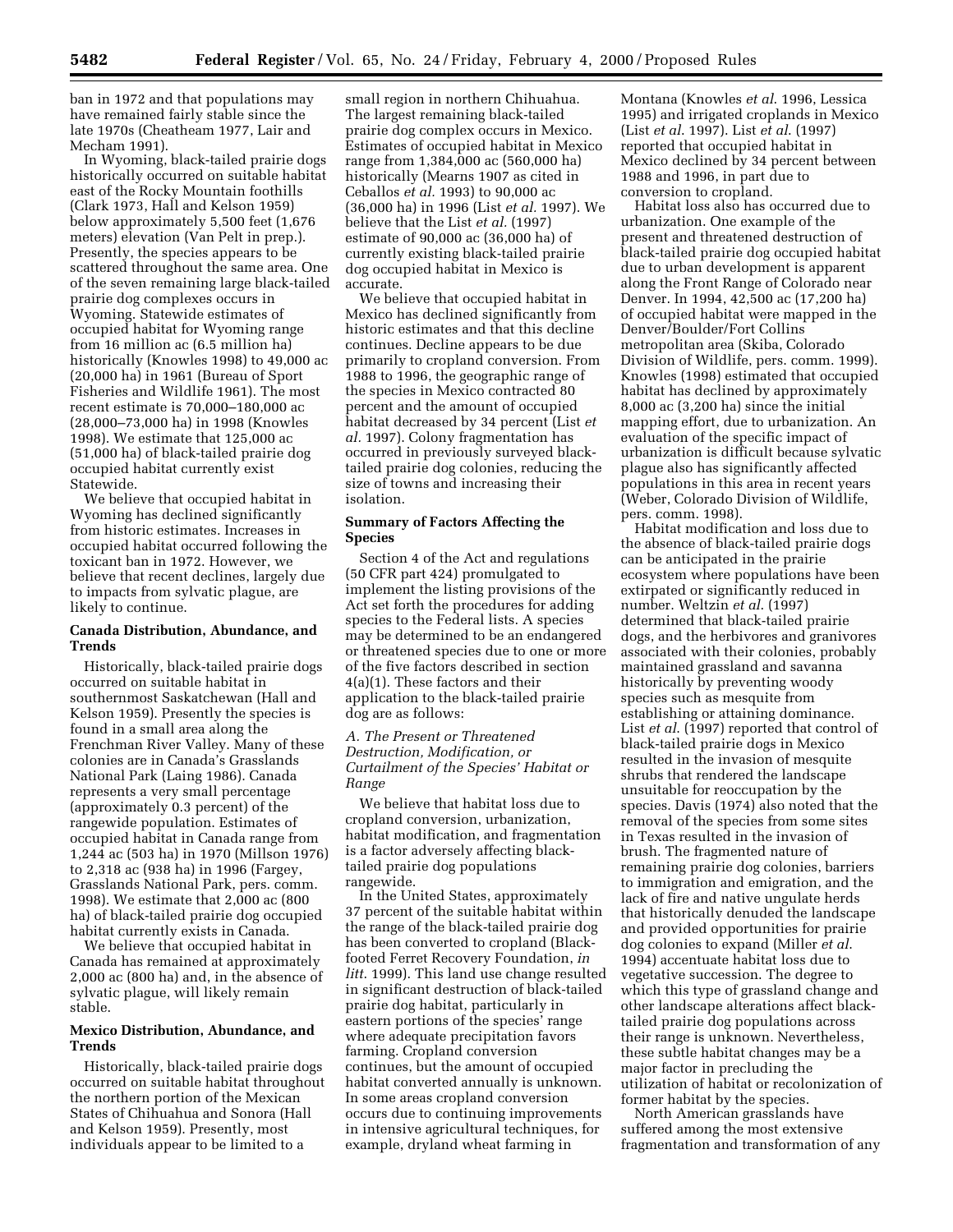biome on the continent (Groombridge 1992). More fragmented, more isolated, and less connected populations usually have higher extinction rates (Clark 1989, Gilpin and Soule 1986, MacArthur and Wilson 1967, Shaffer 1981, Wilcove *et al*. 1986, Wilcox and Murphy 1985). List *et al*. (1997) suggested that fragmented black-tailed prairie dog colonies in Mexico were prone to extirpation. Miller *et al*. (1996) described existing prairie dog populations as small, disjunct, and geographically isolated. Dispersal has been limited by barriers created by human development that preclude immigration or emigration. Fragmentation and extirpation of small, isolated colonies will result in the loss of additional genotypes, as occurred with the complete extirpation of the species in portions of the eastern and southwestern areas of its historic range. Lost genetic diversity will inherently be detrimental to the long-term survival of the species.

## *B. Overutilization for Commercial, Recreational, Scientific, or Educational Purposes*

We believe that overutilization of the black-tailed prairie dog via the pet trade is not a significant factor affecting blacktailed prairie dog populations rangewide. Herron (Texas Parks and Wildlife Department, pers. comm. 1999) and others have reported that blacktailed prairie dogs are removed from the wild for sale as pets. Herron was aware of 3 commercial operators who collectively removed approximately 5,000 individuals from the Texas panhandle and other States annually in recent years. Miscellaneous reports indicate that this practice occurs elsewhere in the species' range, but the extent of removal of individuals from the wild for use as pets is unknown.

Recreational (sport or varmint) shooting is impacting black-tailed prairie dog populations in some local areas. At present, we do not believe that this factor is responsible for significant rangewide declines in the species' population; however, it may be important locally. The popularity of shooting has increased appreciably in recent years. Many States do not require hunting licenses and have no bag limits or seasonal restrictions for taking prairie dogs. Some areas administered by the Bureau of Land Management and the U. S. Forest Service have been closed to recreational shooting over the past two years, but recreational shooting is still allowed on other areas administered by these agencies. Recreational shooting is not allowed on on lands administered by the National Park Service or the Fish and Wildlife Service. Knowles (1988)

reported that shooting on two blacktailed prairie dog colonies removed 69 percent of the adults. He thought that the reduction of prairie dog populations below a certain threshold number might have a further negative consequence because fewer prairie dogs were available to watch for predators and keep the vegetation clipped around burrows to improve detection of predators. Vosburgh (1996) reported that intensive shooting can have a statistically significant impact on the density of local black-tailed prairie dog colonies. He observed that during the summer, species density declined 33 percent on colonies with shooting and 15 percent on colonies without shooting. Prairie dogs also spent more time in alert postures and less time foraging on colonies where shooting occurred.

Large, healthy populations appear to be able to withstand considerable removal by shooting and remain viable (Bourland and Dupris, Cheyenne River Sioux Tribe, *in litt*. 1998; Finnegan *et al*., Rosebud Sioux Tribe, *in litt*. 1998). Accordingly, the shooting of hundreds of thousands of individuals across the extensive range of the black-tailed prairie dog where millions of individuals occur will not likely adversely impact the overall population of a species where each female can produce an average of four young annually. Conversely, small local populations already depressed by disease and other adverse influences may suffer additive losses from shooting impacts. Shooting impacts also may contribute to population fragmentation and preclude or delay recovery of colonies reduced by other factors, such as sylvatic plague.

### *C. Disease or Predation*

We believe that sylvatic plague is likely the most important factor in recent reductions of many black-tailed prairie dog populations throughout a significant portion of the range of the species. Approximately 66 percent of the species' range has been affected by plague (Black-footed Ferret Recovery Foundation, *in litt*. 1999). Plague is an exotic disease foreign to the evolutionary history of North American species (Gage, Center for Disease Control, pers. comm. 1999). Plague was first observed in wild rodents in North America near San Francisco, California, in 1908 (Eskey and Haas 1940). It spread eastward across the continent in subsequent years and still appears to be expanding its range, although not as rapidly as in its early years. The first reported incidences of plague in blacktailed prairie dogs occurred in the 1940s

(Gage, Center for Disease Control, pers. comm. 1999, Miles *et al*. 1952). Blacktailed prairie dogs show neither effective antibodies nor immunity to the disease. This disease is caused by the bacterium *Yersinia pestis*, which fleas acquire from biting infected rodents and other species and then transmit via a bite. Plague also can be transmitted directly between animals. Cully (1989) summarized plague reports in 76 species of 5 mammalian orders in the United States, although plague is primarily a rodent disease. It can seriously affect humans, although it responds well to modern treatment (Center for Disease Control 1997). Rodent species vary in their susceptibility to plague, with some species acting as hosts or carriers of the disease or infected fleas and showing little or no symptoms. Black-tailed and Gunnison's prairie dog populations demonstrate nearly 100 percent mortality when exposed to plague (Barnes 1993, Cully 1993) and cannot be considered carriers.

Plague, once established in an area, becomes persistent and periodically erupts, with the potential to extirpate local black-tailed prairie dog populations. After several epizootics (an eruption of the disease that attacks a large number of animals at the same time), black-tailed prairie dogs at the Rocky Mountain Arsenal National Wildlife Refuge have neared extirpation (Seery, U.S. Fish and Wildlife Service, pers. comm. 1998). This phenomenon may be occurring at other formerly large black-tailed prairie dog complexes across much of the western portion of the species' range. At Northern Cheyenne Reservation in southeastern Montana, a plague epizootic started in 1991 and continued through 1996 (Young 1997), removing 97 percent of the black-tailed prairie dog population (Fourstar, Bureau of Indian Affairs, pers. comm. 1998). The population has begun to recover and has increased from a low of 378 ac (153 ha) of occupied habitat to 963 ac (390 ha). However, Young (University of Arizona, pers. comm. 1998) does not believe that this complex will recover to its former status. The effects of plague on prairie dogs may be exacerbated in smaller, isolated colonies where populations are not buffered by large numbers (where some individuals may escape infection by chance) and where recovery may be hampered by limited immigration from other colonies.

We believe that predation is not likely a major factor affecting overall blacktailed prairie dog populations, but it may be important locally or contribute to the effects of other factors. Little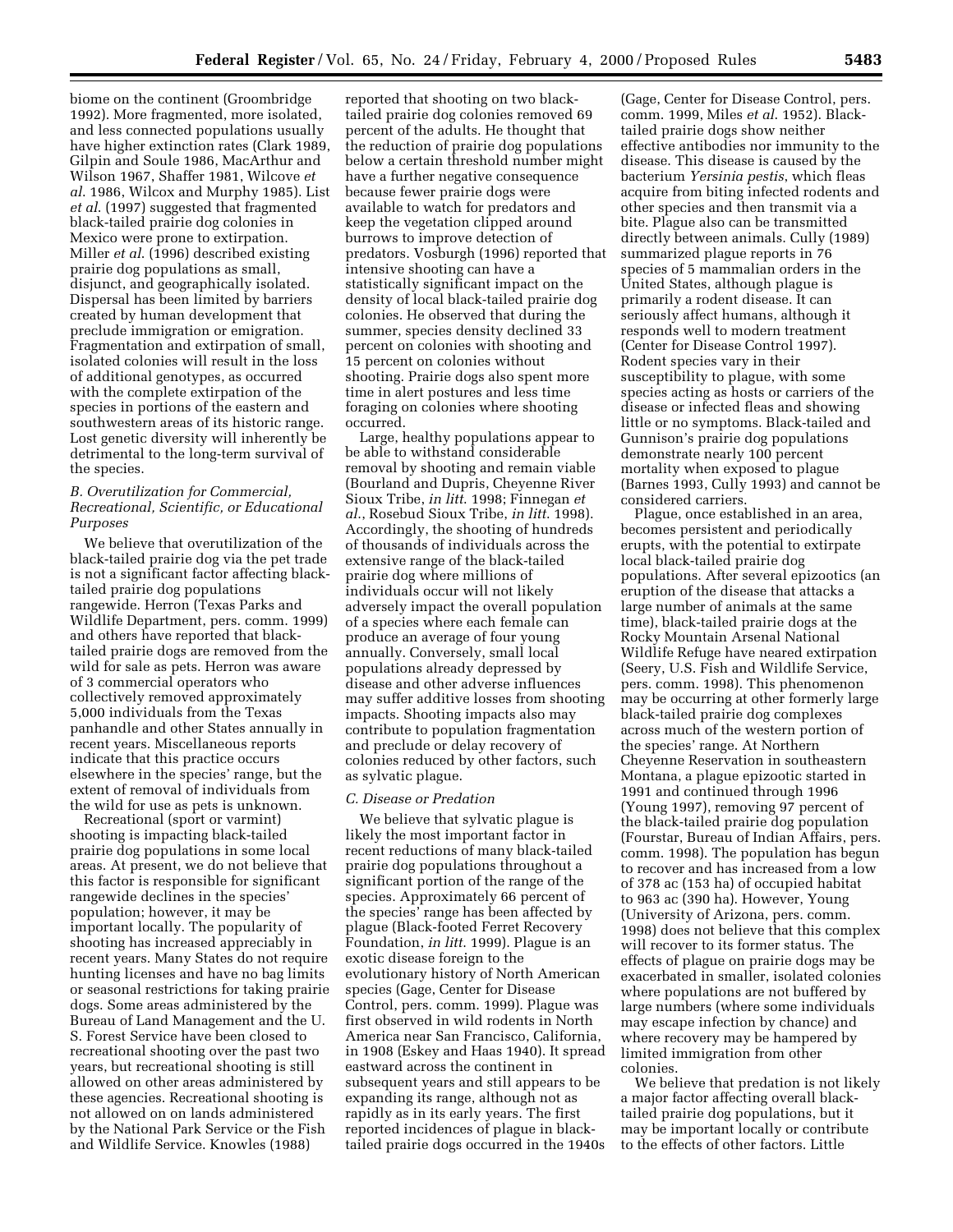information is available to quantify the impact of predators on prairie dog populations.

# *D. The Inadequacy of Existing Regulatory Mechanisms*

We believe that inadequate regulatory mechanisms are a contributing factor affecting overall black-tailed prairie dog populations. Many States, Tribes, and Federal agencies recognize the historic decline and ecological significance of the black-tailed prairie dog, but few use available regulatory mechanisms to conserve the species. At least one government entity in most States promotes their reduction. However, some limited regulatory mechanisms exist for conservation of the species.

#### **States**

In Arizona, the Game and Fish Department classifies all prairie dogs native to the State as nongame mammals. Although the species has been extirpated in Arizona, a hunting season was open until 1999, when it was closed (Shroufe, Arizona Game and Fish Department, *in litt.* 1999). Arizona does not require the eradication of prairie dogs for agricultural purposes or promote recreational shooting of prairie dogs (Shroufe, Arizona Game and Fish Department, *in litt.* 1998). The blacktailed prairie dog is listed as endangered on the Arizona Game and Fish Department ''Threatened Native Wildlife'' list (Arizona Game and Fish Department 1988).

In Colorado, the Division of Wildlife requires a resident or nonresident hunting license for prairie dog shooting unless the animals are on land owned by the shooter. The season is yearround, with no bag or possession limit. However, for hunt contests, no participant may take more than five prairie dogs during the contest. In 1999, the Colorado State Legislature passed a bill prohibiting the translocation of prairie dogs and other species into a county without the consent of the county's commissioners (Van Pelt in prep.).

The State of Kansas considers blacktailed prairie dogs as agricultural pests and mandates control if an adjoining landowner files a complaint (Knowles 1995). In recent years, some counties have invoked ''Home Rule'' to take over authority for prairie dog control from the townships and impose mandatory control requirements on landowners. The landowner is given the opportunity to control prairie dogs on his land and if he fails to do so it is done by the county at the landowner's expense (Van Pelt in prep.). Shooting of prairie dogs in Kansas is somewhat restricted since

a resident or nonresident hunting license is required and established methods of take are listed (Williams, Kansas Department of Wildlife and Parks, *in litt.* 1998).

In Montana, the Department of Fish, Wildlife, and Parks requires no license to shoot prairie dogs, and no limits on take or season exist. Prairie dogs are protected on two State parks as important features of those parks (Graham, Montana Department of Fish, Wildlife and Parks, *in litt.* 1998). The Department of Fish, Wildlife, and Parks identifies the black-tailed prairie dog as a State ''species of special concern'' (Flath 1998). The Department of Fish, Wildlife, and Parks is developing a species conservation plan for black- and white-tailed prairie dogs in Montana (Montana Department of Fish, Wildlife and Parks in prep.). However, the Montana Department of Agriculture classifies prairie dogs as ''rodents'' and ''vertebrate pests.'' The Montana Department of Agriculture assists landowners in control of prairie dogs if requested, but such assistance is not mandated (Sullins, Montana Department of Agriculture, pers. comm. 1999).

In Nebraska, the Game and Parks Commission currently considers the black-tailed prairie dog an unprotected nongame species that can be taken in any manner, without restrictions on shooting or control activities. Permits are not required for residents; nonresidents must have a small-game hunting permit. The Game and Parks Commission recognizes prairie dog shooting as an acceptable recreational activity, but suggests that shooting be avoided when prairie dogs have dependent young and that shooters take responsible measures to avoid disturbance of other wildlife species that use prairie dog colonies (Amack, Nebraska Game and Parks Commission, *in litt.* 1998).

In New Mexico, the Department of Game and Fish requires a license to shoot prairie dogs, but there are no bag limits or restrictions (Knowles 1998). The Petitioner reports that New Mexico considers the prairie dog as a ''rodent pest'' and mandates that landowners destroy prairie dogs on notice (National Wildlife Federation 1998).

In North Dakota, the Game and Fish Department classifies the black-tailed prairie dog as a nongame wildlife species. A resident is not required to purchase a hunting license to shoot prairie dogs; however, nonresidents are required to purchase one. The State sets no bag limits or seasons for prairie dogs. The North Dakota Game and Fish Department has published a guidebook

to aid prairie dog shooters in finding colonies (North Dakota Game and Fish Department undated). The State of North Dakota considers the black-tailed prairie dog a pest, although the Game and Fish Department considers it a nongame species. The North Dakota Department of Agriculture and the county weed boards have regulatory authority over control efforts (Van Pelt in prep.).

In Oklahoma, the Department of Wildlife Conservation classifies the black-tailed prairie dog as a Category II Mammal Species of Special Concern. Prairie dog eradication is no longer mandatory in Oklahoma but is assisted by some State agencies and local governments. Control and recreational shooting of the species can occur on private land, but the Department of Wildlife Conservation does not promote either activity (Duffy, Oklahoma Department of Wildlife Conservation, *in litt.* 1998). A license for recreational shooting is required by residents and nonresidents. The Department of Wildlife Conservation requires that a permit be obtained prior to any control. Prairie dogs cannot be reduced in any county to fewer than 1,000 individuals, and control is not permitted on public lands (Van Pelt in prep.).

In South Dakota, the Department of Game, Fish, and Parks classifies the black-tailed prairie dog as a predator/ varmint and requires that a resident or nonresident acquire a license to shoot prairie dogs. No seasons or bag limits have been established. The South Dakota Weed and Pest Control Statute designates the species as a statewide declared pest. Therefore, the existence of prairie dogs constitutes an infestation, giving the State authority to enter private land and exterminate the animals. If a county declares an infestation, landowners are responsible for the costs to control prairie dogs on their land whether they want control or not (Van Pelt in prep.).

In Texas, the Parks and Wildlife Department designates black-tailed prairie dogs as a nongame species and is prohibited by State statute from listing them as a State endangered species. A license is required to hunt prairie dogs, but no season or bag limits have been established. In 1999, the State established a regulation that requires a nongame collection or dealer's permit to possess more than 10 live prairie dogs or to sell prairie dogs (Van Pelt in prep.). This law does not regulate the killing of prairie dogs for recreational, agricultural, or nuisance purposes (Sansom, Texas Parks and Wildlife Department, *in litt.* 1998). The Texas Health and Safety Code authorizes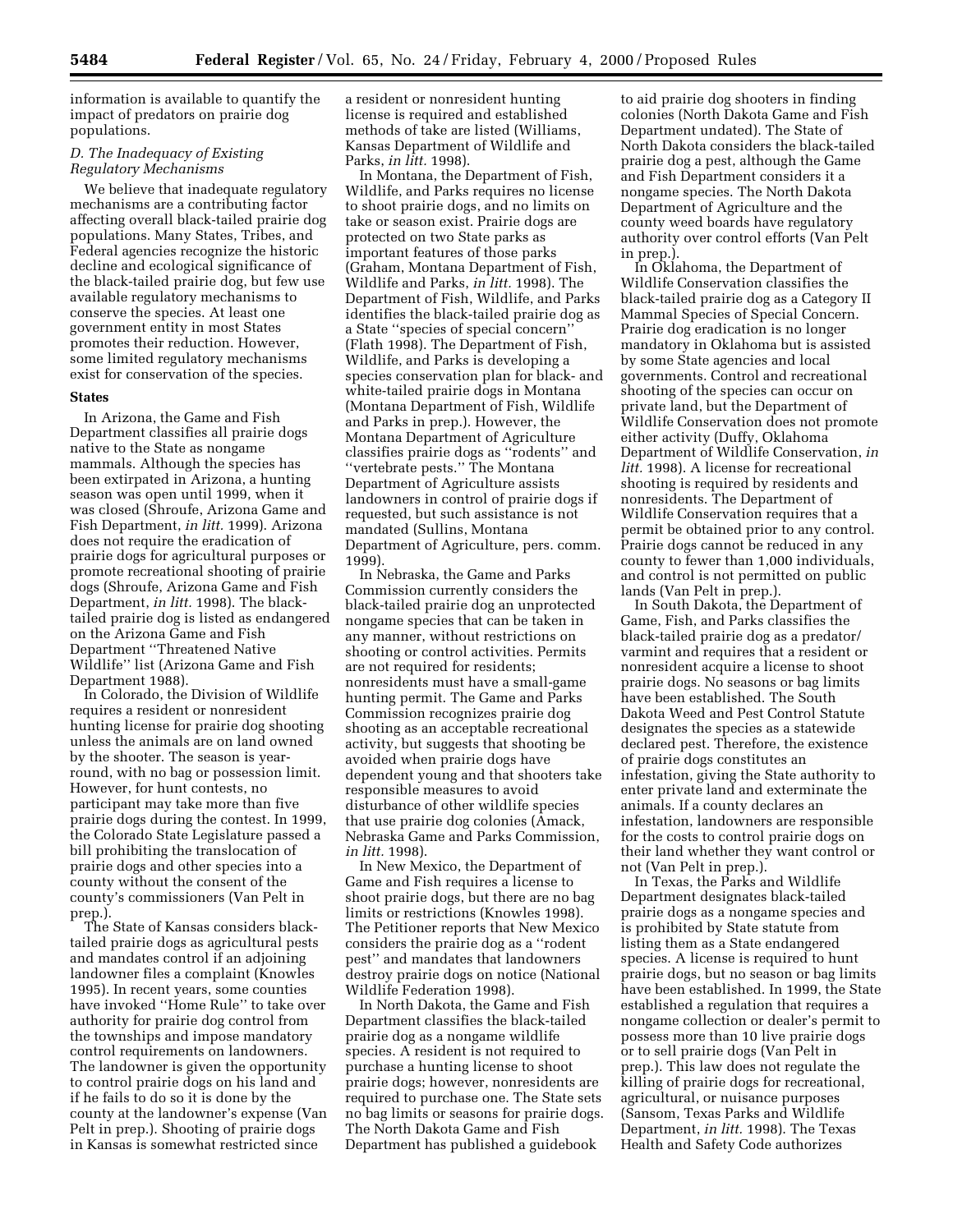counties to control prairie dogs and gives the Texas Department of Agriculture responsibility for providing information regarding control to requesting counties (Van Pelt in prep.).

The Wyoming Game and Fish Department regards the black-tailed prairie dog as a nongame wildlife species and has listed it as a Species of Special Concern. No license is required to hunt prairie dogs, and no seasons, bag limits, or restrictions on method of take have been established (Van Pelt in prep.). The Game and Fish Department supports development of seasons and bag limits for the black-tailed prairie dog (Wichers, Wyoming Game and Fish Department, *in litt.* 1998). The Wyoming Department of Agriculture lists the species as a pest. The Wyoming Weed and Pest Control Act of 1973 authorizes counties to enter private property to control prairie dogs if damage has been documented to neighboring landowners (Knowles 1995).

#### **Tribal**

Mulhern and Knowles (1995) estimated that 30 percent of black-tailed prairie dog colonies occur on Tribal lands. Four of the seven remaining large complexes (those with 10,000 acres or more) (Cheyenne River, Fort Belknap, Pine Ridge, and Rosebud) occur on Tribal lands. Two Tribes (Cheyenne River Sioux Tribe in South Dakota and Fort Belknap in Montana) have prairie dog management plans in place (Knowles 1995). No extensive control of prairie dogs has occurred on Cheyenne River Sioux Tribe, Fort Belknap, or Rosebud Sioux Tribe (in South Dakota) in recent years due to concerns related to the conservation of black-footed ferrets. However, active recreational shooting programs on these and other Tribal lands exist. The Cheyenne River Sioux Tribe does not classify the prairie dog as a pest and does not require or encourage their eradication; however, shooting of black-tailed prairie dogs occurs year-round and without limits (Bourland and Dupris, Cheyenne River Sioux Tribe, *in litt.* 1998). Recreational shooting is also allowed on the Crow Creek Sioux Tribe in South Dakota, but chemical control is not allowed. The Tribe states that shooting appears to have no effect on black-tailed prairie dog numbers, and they report the species as abundant (Miller, Crow Creek Sioux Tribe, *in litt.* 1998). In 1998, the Rosebud Sioux Tribe Department of Natural Resources implemented a new licensing system for black-tailed prairie dogs in an attempt to reduce the number of shooters. License sales were reduced by approximately 50 percent from approximately 4,000 licenses in 1997 to

2,000 licenses in 1998 (Finnegan, Rosebud Sioux Tribe, pers. comm. 1999).

#### **Federal Agencies**

The BIA has a trust responsibility to oversee management of Tribal lands. The BIA's involvement in prairie dog control efforts has been principally through management of funding for prairie dog control programs on Tribal lands. In the northern Great Plains, from 1978–1992, BIA funding was responsible for the control of more prairie dog habitat than any other Federal agency in the country (Roemer and Forrest 1996).

The Bureau of Land Management (BLM) manages prairie dogs to meet multiple-use resource objectives including production of livestock forage and preventing prairie dog movement to adjacent State or private lands. Although BLM no longer actively conducts control, it still allows control to occur by other agencies on its lands and it still allows significant levels of unregulated sport shooting (Knowles 1995). In a memorandum dated June 23, 1999, and expiring September 30, 2000, the BLM instructed all of its State Directors within the range of the blacktailed prairie dog to ''ensure that all actions authorized, funded or carried out by their respective field offices do not contribute to the need to list this species'' (Colby, Bureau of Land Management, *in litt.* 1999). The BLM also anticipates implementing a mandatory restriction on prairie dog hunting in portions of south Phillips County, Montana, due to the lack of success of current voluntary closures in the area (October 18, 1999; 64 FR 56213).

We manage over 500 National Wildlife Refuges and their satellites, but only about 15 refuges, satellites, or Waterfowl Production Areas have blacktailed prairie dogs. Only two refuges have any significant amount of occupied habitat. On the Charles M. Russell and UL Bend National Wildlife Refuges in Montana, we manage 5,150 ac (2,090 ha) of black-tailed prairie dog occupied habitat. We have treated burrows with insecticide in an attempt to reduce fleas and disease transmission, and we have moved prairie dogs to recolonize vacant or low-density towns (Matchett 1997). The Rocky Mountain Arsenal National Wildlife Refuge in Colorado is attempting to recover its populations subsequent to repeated plague epizootics (U.S. Fish and Wildlife Service 1998). Shooting of prairie dogs is currently prohibited on all National Wildlife Refuges and satellites. Limited control has occurred on a few wildlife

refuges, primarily as a measure to prevent the spread of prairie dogs onto adjacent private lands. At this time, all control efforts regarding the species have been suspended on Service lands (Clark, U.S. Fish and Wildlife Service, *in litt.* 1999).

The U.S. Forest Service manages approximately 3.7 million ac (1.5 million ha) of National Grasslands, which support approximately 42,460 ac (17,200 ha) of black-tailed prairie dog occupied habitat, approximately 1.1 percent of the National Grasslands (Sidle, U.S. Forest Service, *in litt*. 1999). In response to a request from the National Wildlife Federation and the positive 90-day finding, the U.S. Forest Service issued a moratorium on control of black-tailed prairie dogs during the current status review period on all lands administered by the U.S. Forest Service. The U.S. Forest Service also noted their intention to manage for larger prairie dog populations via new planning efforts subject to completion and approval (Manning, U.S. Forest Service, *in litt*. 1999).

The National Park Service is involved with prairie dog control programs through integrated pest management guidelines. During 1982–1992, four National Parks in the northern Great Plains were involved in prairie dog control—Badlands National Park, South Dakota; Wind Cave National Park, South Dakota; Theodore Roosevelt National Park, North Dakota; and Devils Tower National Monument, Wyoming (Roemer and Forrest 1996). In a memorandum dated January 14, 1999, the National Park Service instructed Superintendents of National Parks within the Midwest Region where prairie dogs occur (Badlands, Fort Larned, Scotts Bluff, Theodore Roosevelt, and Wind Cave units) to suspend further treatment of prairie dog colonies (with few exceptions) until a final determination is made on their status (Schenk, National Park Service, *in litt*. 1999).

The U.S. Department of Agriculture's Animal and Plant Health Inspection Service-Wildlife Services influences prairie dog control programs through its grant-in-aid program to States, which provides technical assistance to other State, Tribal, and Federal agencies, and private landowners, and its distribution of prairie dog toxicants. Roemer (1997) reported that during 1990–1994, the Animal and Plant Health Inspection Service-Wildlife Services was involved in control of prairie dogs over 101,660 ac (41,140 ha). Additionally, they were involved in control programs in the early 1980s at the Pine Ridge Indian Reservation (Oglala Sioux Tribe), South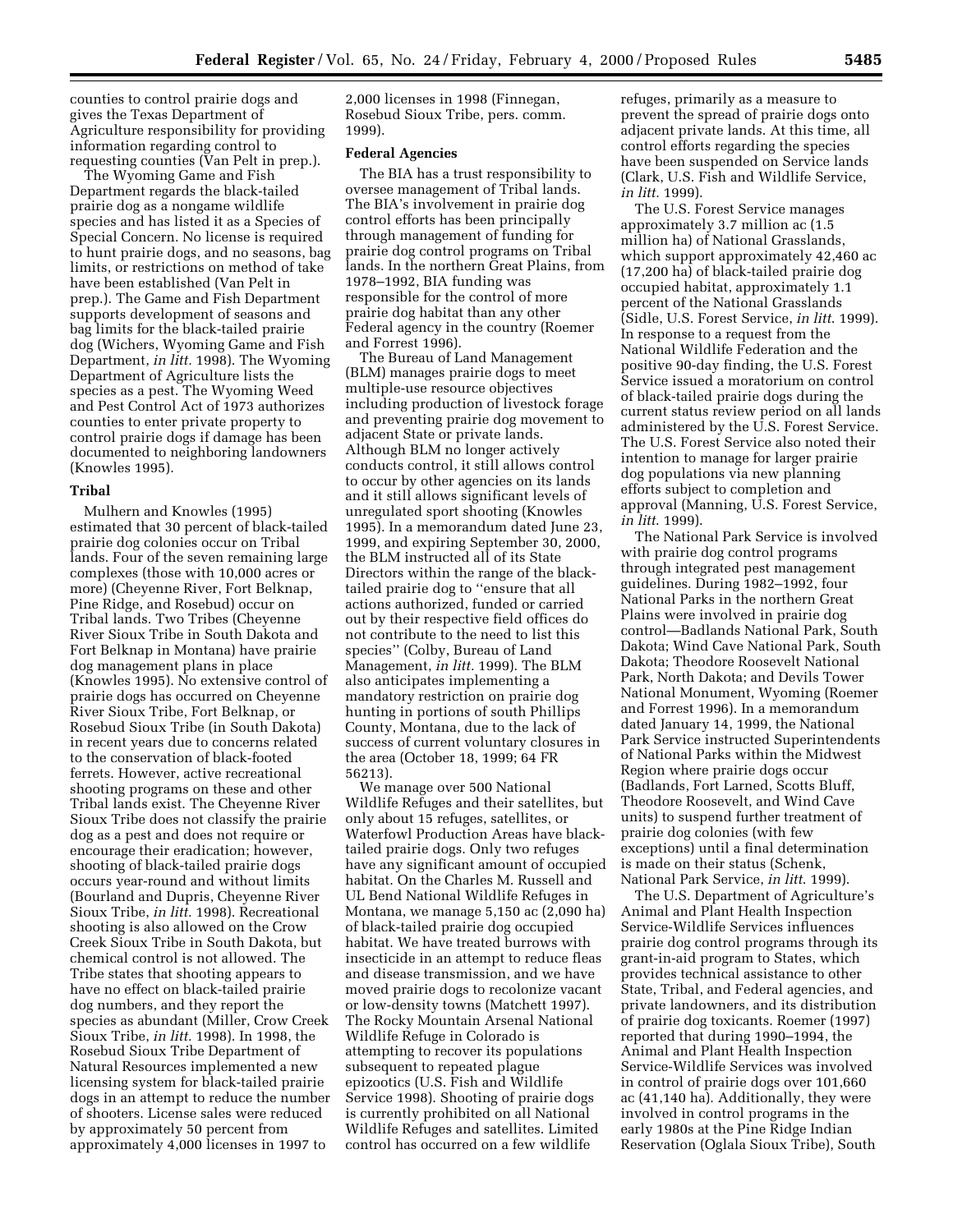Dakota. The Animal and Plant Health Inspection Service-Wildlife Services has directed and conducted research related to the efficiency of prairie dog and other rodent control.

The Environmental Protection Agency deals indirectly with prairie dog control through pesticide labeling programs including restrictions to protect wildlife. Presently, labeling does not restrict prairie dog control, but does address concerns for the endangered black-footed ferret.

In Canada, the black-tailed prairie dog is designated as vulnerable by the Committee on the Status of Endangered Wildlife in Canada. Control is prohibited, and only private landowners are permitted to shoot prairie dogs (Fargey, Grasslands National Park, pers. comm. 1998).

In Mexico, the black-tailed prairie dog is listed as threatened by the Lista de las Especies Amerzadas, the official threatened and endangered species list of the Mexican Government (SEMARNAP 1994). List *et al*. (1997) reported that in Mexico, laws exist to stop control, but are often not enforced, and extensive control occurs. There are no protected areas for the black-tailed prairie dog in Mexico (Ceballos *et al. 1993).*

### *E. Other Natural or Manmade Factors Affecting the Species' Continued Existence*

### Control Effort

We believe that control efforts have limited black-tailed prairie dog populations, especially large-scale, wellorganized efforts conducted early in the century. These control programs were conducted in response to concerns regarding potential forage competition with domestic livestock. Current control efforts are limited compared to historic efforts, but still impact a significant portion of occupied habitat annually. A well-documented control effort has occurred over most of the range of the black-tailed prairie dog (Anderson *et al*. 1986, Bell 1921, Cain *et al*. 1972, Forrest and Proctor in prep., Hanson 1993, Hubbard and Schmitt 1983, Lantz 1903, Lewis and Hassien 1973, Linder *et al.* 1972, Merriam 1902, Roemer and Forrest 1996, Shriver 1965). Control efforts resulted in extirpation of the black-tailed prairie dog in Arizona (Alexander 1932). Similar control efforts in Texas resulted in the persistence of only remnant populations in areas where, historically, the largest known populations of the species occurred (Bureau of Sport Fisheries and Wildlife 1961, Cheatheam 1977, Cottam and Caroline 1965).

Prairie dog control occurred repeatedly in most areas, and figures cited for acreage controlled may include retreatment of the same areas in subsequent years. Therefore, annual estimates of lands treated do not always equate to total loss of habitat. However, control (usually in conjunction with other factors) has led to the complete loss of occupied habitat in many areas. Organized prairie dog control gained momentum from 1916 to 1920 when prairie dogs were controlled on tens of millions of acres of western rangeland (Bell 1921). Federal programs were responsible for much of this effort (Cain *et al*. 1972). From 1937 to 1968, 30,447,355 ac (12,331,178 ha) of prairie dog occupied habitat were controlled (Cain *et al*. 1972). In the 1960s, several States reached their lowest estimates of occupied habitat (Bureau of Sport Fisheries and Wildlife 1961). In 1972, Compound 1080, which was used extensively in prairie dog control efforts, was banned by Presidential Executive Order II 11643. Although prairie dog control continued via other toxicants, it was at a reduced rate.

The most extensive control efforts in recent years have been conducted in the Northern Great Plains (U.S. Forest Service 1998). Roemer and Forrest (1996) summarized recent Federal and State control efforts on approximately 1,045,524 ac (423,437 ha) in South Dakota, Montana, and Wyoming. From 1978 to 1992, an average of 69,701 ac (28,229 ha) were treated annually in these three States. These estimates did not include estimates for private control or control involving indirect State or Federal assistance. Forrest and Proctor (in prep.) estimated that in recent years control conducted at the local level probably affected ''tens of thousands'' of black-tailed prairie dog occupied habitat on an annual basis. The BIA administered the last large-scale control effort for black-tailed prairie dogs on the Pine Ridge Reservation in South Dakota in the early 1980s. This effort resulted in the eradication of most prairie dogs on approximately 458,618 ac (185,740 ha) from 1980 to 1984. From 1985 to 1986, 240,000 ac (97,000 ha) were retreated (Roemer and Forrest 1996). In 1987, after these efforts, 57,281 ac (23,199 ha) of occupied habitat remained (Tschetter 1988). Current estimates of occupied habitat range from 20,000 to 30,000 ac (8,000 to 12,000 ha) (Yellowhair, Pine Ridge Sioux Tribe, pers. comm. 1999). Following control efforts on Pine Ridge, three additional extensive control efforts targeted for the Cheyenne River and Rosebud Reservations in South Dakota and Fort

Belknap Reservation in Montana were halted due to concerns regarding the lack of available black-footed ferret reintroduction sites.

# **Vulnerability of the Species in Perspective**

Three major impacts have had a substantial influence on black-tailed prairie dog populations. The first major impact on the species was the initial conversion of prairie grasslands to cropland in the eastern portion of its range from approximately the 1880s– 1920s. The conversion of native prairie to cropland likely reduced black-tailed prairie dog occupied habitat in the United States from about 80 million ac (32 million ha) to about 50 million ac (20 million ha) or less. The second major impact on the species was largescale control efforts conducted from approximately 1918–1972 in efforts to reduce competition between prairie dogs and domestic livestock. Repeated control efforts likely reduced blacktailed prairie dog occupied habitat in the United States from about 50 million ac (20 million ha) to approximately 364,000 ac (147,000 ha) by 1961 (Bureau of Sport Fisheries and Wildlife 1961). Some limited recovery and subsequent declines have since occurred in these remnant populations. The third major impact on the species was the inadvertent introduction of an exotic disease from the Old World, sylvatic plague, into North American ecosystems in 1908, with the first recorded impacts on the black-tailed prairie dog in the 1940s. These three factors, as well as other additional factors impacting the species, are discussed below.

We believe that many factors, alone, in combination with each other, and synergistically, have influenced and continue to influence black-tailed prairie dog populations. Historically, large black-tailed prairie dog populations successfully coped with various depressant factors, except plague, on a different scale; populations were large and robust, while threats were few with only short-term effects. Presently, most populations are significantly reduced and must cope with many persistent influences that depress populations, both temporally and permanently. Based upon our review of the available information, we conclude that a general long-term, rangewide decline has occurred, in addition to more recent population declines in some areas.

The persistence of the black-tailed prairie dog as a species may appear secure to some observers because it is relatively abundant in absolute numbers when compared with many other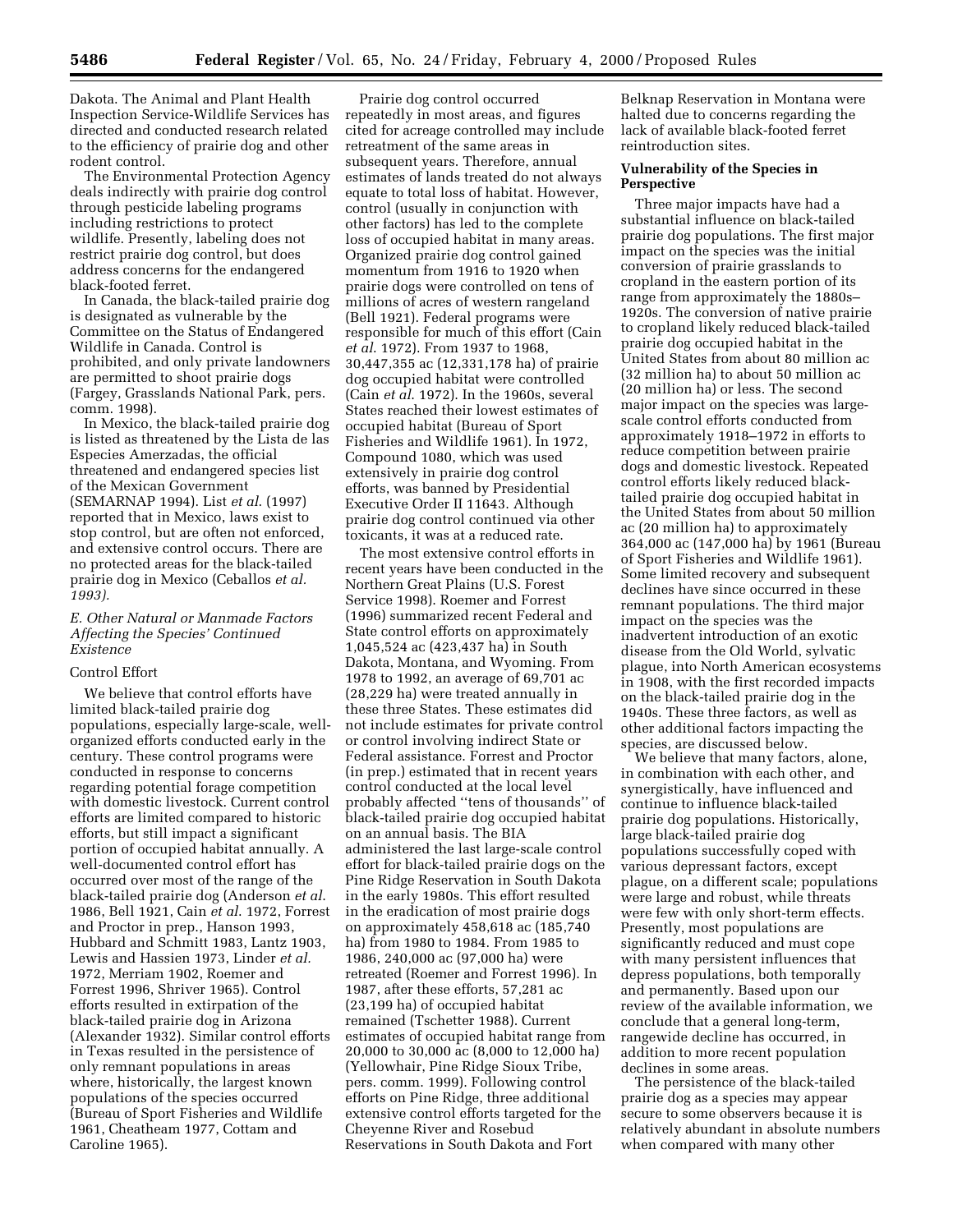species with smaller populations that are not thought to be vulnerable. Many wildlife species in North America that have experienced significant population declines remain viable (e.g., various game species such as the pronghorn (*Antilocapra americana*)). However, the black-tailed prairie dog is a highly social species that, for the most part, responds to major factors causing population reductions (e.g., plague and control) on the basis of entire colonies rather than on an individual basis. Additionally, adequate regulatory mechanisms are not in place to protect or manage populations of the black-tailed prairie dog, as they are with most game species. Therefore, populations are likely not as viable as their absolute numbers might suggest.

A significant portion of existing blacktailed prairie dog occupied habitat rangewide occurs in a few large complexes. Approximately 36 percent of the remaining occupied habitat for the species in North America occurs in seven complexes, each larger than 10,000 ac (4,000 ha). These complexes include—Buffalo Gap National Grassland/Conata Basin, South Dakota; Cheyenne River Reservation, South Dakota; Fort Belknap Reservation, Montana; Janos Nuevo Casas Grandes, Mexico; Pine Ridge Reservation, South Dakota; Rosebud Reservation, South Dakota; and Thunder Basin National Grassland, Wyoming. These complexes are potentially vulnerable to control efforts or plague.

Extant populations of black-tailed prairie dogs may or may not be large enough to be resilient to ongoing or future environmental challenges and related potential declines. Quammen (1996) provided examples of species that were abundant, but suddenly became very rare. For example, he reported that the passenger pigeon (*Ectopistes migratorius*) numbered in the billions around 1810 and in the low millions by the 1880s, yet was extinct in the wild by 1900. Habitat destruction and over-harvesting depressed passenger pigeon numbers to a few million, a level too low for a highly social and colonial species to function (Halliday 1980). The black-tailed prairie dog numbered in the billions around 1900, exists as a few million at present, and appears to be declining in a significant portion of its range. The advantages of sociality (e.g., breeding, feeding, predator defense) may no longer offset its modern disadvantages (e.g., vulnerability to an exotic disease and control efforts). Accordingly, the vulnerability of the black-tailed prairie dog to population reductions is likely related less to its absolute numbers than

to the number of colonies in which it exists, their size, their geospatial relationship, existing barriers to immigration and emigration, and ultimately the number and nature of the remaining direct threats to the species.

### **Finding**

After a thorough review of the best available scientific and commercial information, we find that sufficient information is currently available to support a determination that listing the black-tailed prairie dog as threatened is warranted. This action is appropriate because of the number and variety of threats that act in concert to adversely affect the species. A significant recent decline in occupied habitat has occurred due to several factors, the most influential of which is the widespread occurrence of plague, an exotic and lethal disease to the species. In concert with plague, the loss of suitable habitat and inadequate regulatory mechanisms have adversely affected remnant fragmented populations. The available information indicates that the species is likely to become endangered throughout all or a significant portion of its range in the foreseeable future.

A major decline in historic blacktailed prairie dog occupied habitat has occurred (perhaps as much as 99 percent). Sixty percent of the species' remnant occupied habitat is vulnerable or very vulnerable to the effects of habitat loss or modification, disease, inadequate regulatory mechanisms, and other factors (Black-footed Ferret Recovery Foundation, *in litt.* 1999). Based on our review of the available distribution data, we estimate that approximately 30 percent of the historic range no longer supports any appreciable number of black-tailed prairie dogs, and that these reductions occurred at the periphery of the historic range. However, reductions in occupied habitat have also occurred throughout the historic range; approximately 37 percent of the suitable habitat within the historic range in the United States has been fundamentally modified via conversion to cropland and is not available for use by the species (Blackfooted Ferret Recovery Foundation, *in litt.* 1999). Additionally, habitat in approximately 66 percent of the historic range of the species has been degraded by the occurrence of plague (Blackfooted Ferret Recovery Foundation, *in litt.* 1999). These estimates are not additive inasmuch as several factors can affect any given portion of the range.

Recent, widely separated, site-specific declines across the area where 60 percent of the current occupied blacktailed prairie dog habitat now exists

appear to be indicative of a general population decline. The overall decline may be similar to the specific decline observed across the State of Montana from 1986 to 1998 when approximately 50 percent of all occupied habitat was lost, largely due to plague (Montana Department of Fish, Wildlife, and Parks 1998). Plague has incrementally extended its range and impacts on black-tailed prairie dogs since it was first documented in the species. It may likely continue to expand into the eastern portions of the species' range in the immediate future, as evidenced by recent reports of predator species' exposure to plague in previously unaffected portions of the black-tailed prairie dog range. A decline of similar magnitude has occurred with populations in Mexico (12 percent of current occupied habitat); however, the decline in Mexico is due to cropland conversion, not plague.

At present, occupied habitat has decreased over the past century by two orders of magnitude (or 99 percent, from approximately 100 million ac to less than 1 million ac). If the magnitude of decline that we have observed due to plague or cropland conversion persists in western portions of the species' range, and manifests itself in eastern portions of the species' range, over the next 30 years existing occupied habitat could decline another order of magnitude to as low as approximately 10 percent of current estimates, or approximately 0.1 percent of historic estimates.

We have evaluated the magnitude and immediacy of threats to the black-tailed prairie dog. The following provides a summary of these evaluations.

Habitat loss and fragmentation are considered a threat of moderate magnitude. The species has lost an estimated 99 percent of its historic occupied habitat, much of it through cropland conversion, largely in the eastern portion of the species' range. However, a considerable amount of potential unoccupied habitat remains, especially in the western portion of the species' range. This unoccupied habitat could be utilized if other factors such as disease and control efforts were not present or were carefully managed via adequate regulatory mechanisms. This threat is considered imminent because habitat loss continues at present in various parts of the species' range from a variety of activities, including cropland conversion, urbanization, change in vegetative communities, and fragmentation.

Overutilization via commercial use of the species as a pet is not considered a threat because of the apparent low